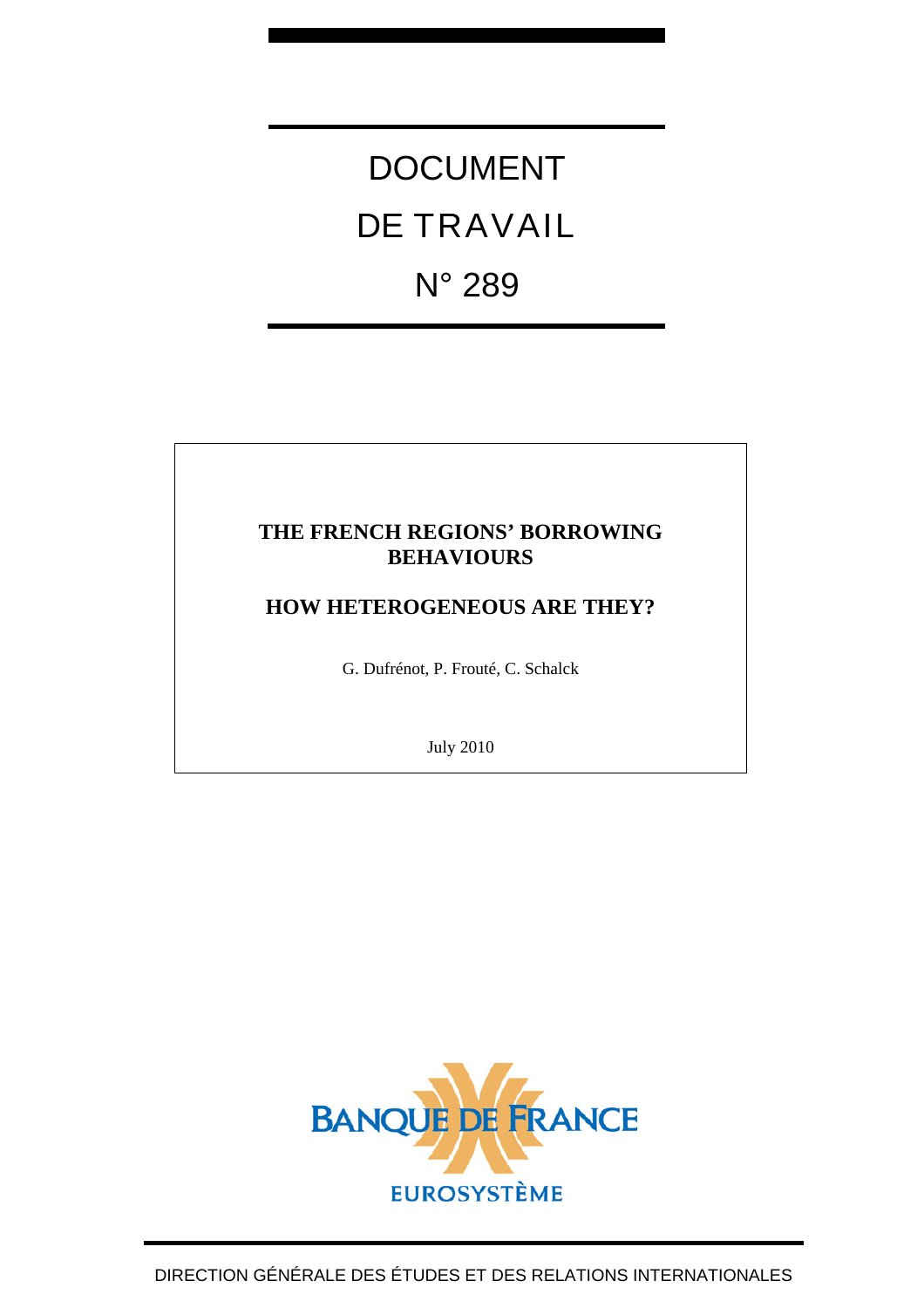# **THE FRENCH REGIONS' BORROWING BEHAVIOURS**

# **HOW HETEROGENEOUS ARE THEY?**

G. Dufrénot, P. Frouté, C. Schalck

July 2010

Les Documents de travail reflètent les idées personnelles de leurs auteurs et n'expriment pas nécessairement la position de la Banque de France. Ce document est disponible sur le site internet de la Banque de France « www.banque-france.fr ».

Working Papers reflect the opinions of the authors and do not necessarily express the views of the Banque de France. This document is available on the Banque de France Website "www.banque-france.fr".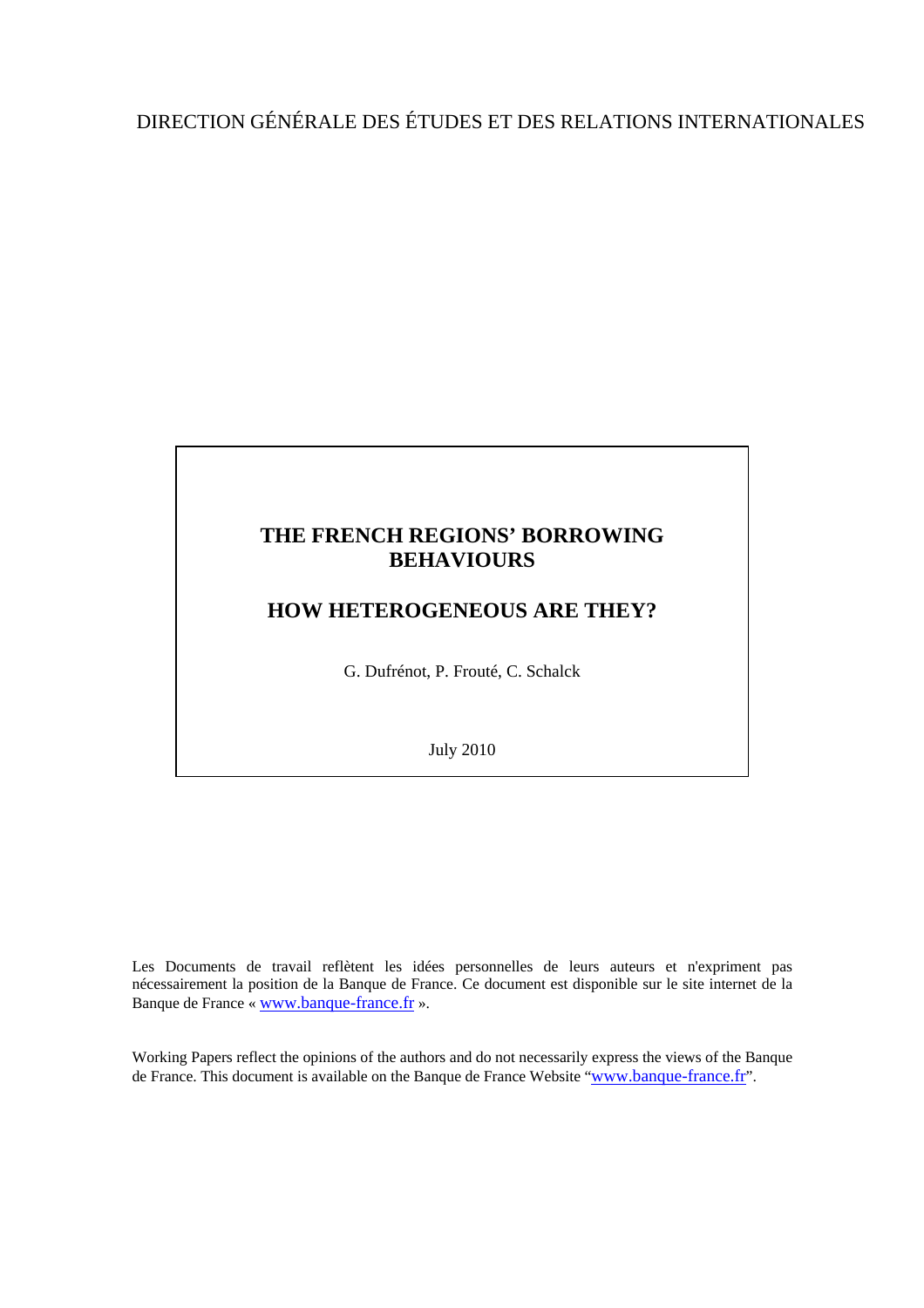# The French Regions' Borrowing Behaviours

*How heterogeneous are they?* 

Gilles DUFRÉNOT<sup>1</sup>, Philippe FROUTÉ<sup>2</sup>, Christophe SCHALCK<sup>3</sup>

*The authors wish to thank Laurent Paul and Carine Bouthevillain from the Banque de France for their helpful suggestions and comments. We thank the participants to the Workshop on Public Finance organized by the Central Bank of Cyprus in July 3rd 2009, and specifically to Bernard Mantske whose discussions helped us improving a first draft of this paper. We thank also the participants of Research Seminar organized by the Banque de France in May 5th 2010, and specifically to Pierre Morin for his constructive discussion and comments. We also thank Dominique Hoorens from Dexia for useful suggestions and insights on local debt management.* 

 $<sup>1</sup>$  Banque de France, CEPII and DEFI, Université de la Méditerranée, Centre de Recherche en Développement Économique et</sup> Finance Internationale, 14 Avenue Jules Ferry, 13621, Aix-en-Provence, Cedex, Tel : +33 4 42 91 48 34, Email : gilles.dufrenot@univmed.fr

 $2$  Banque de France and EconomiX, Banque de France, Direction de la Conjoncture et de la Prévision Macroéconomique, Service des Finances Publiques, 39 rue Croix des Petits Champs, 75001, Paris, Tel : +33 1 42 92 56 78, Email: philippe.froute@banque-france.fr

<sup>&</sup>lt;sup>3</sup> ESG Paris and EconomiX, ESG Management School, Groupe Paris Graduate School of Managment, 25, rue Saint Ambroise, 75011 Paris, Tel : +33 1 53 36 44 32, Email : cschalck@esg.fr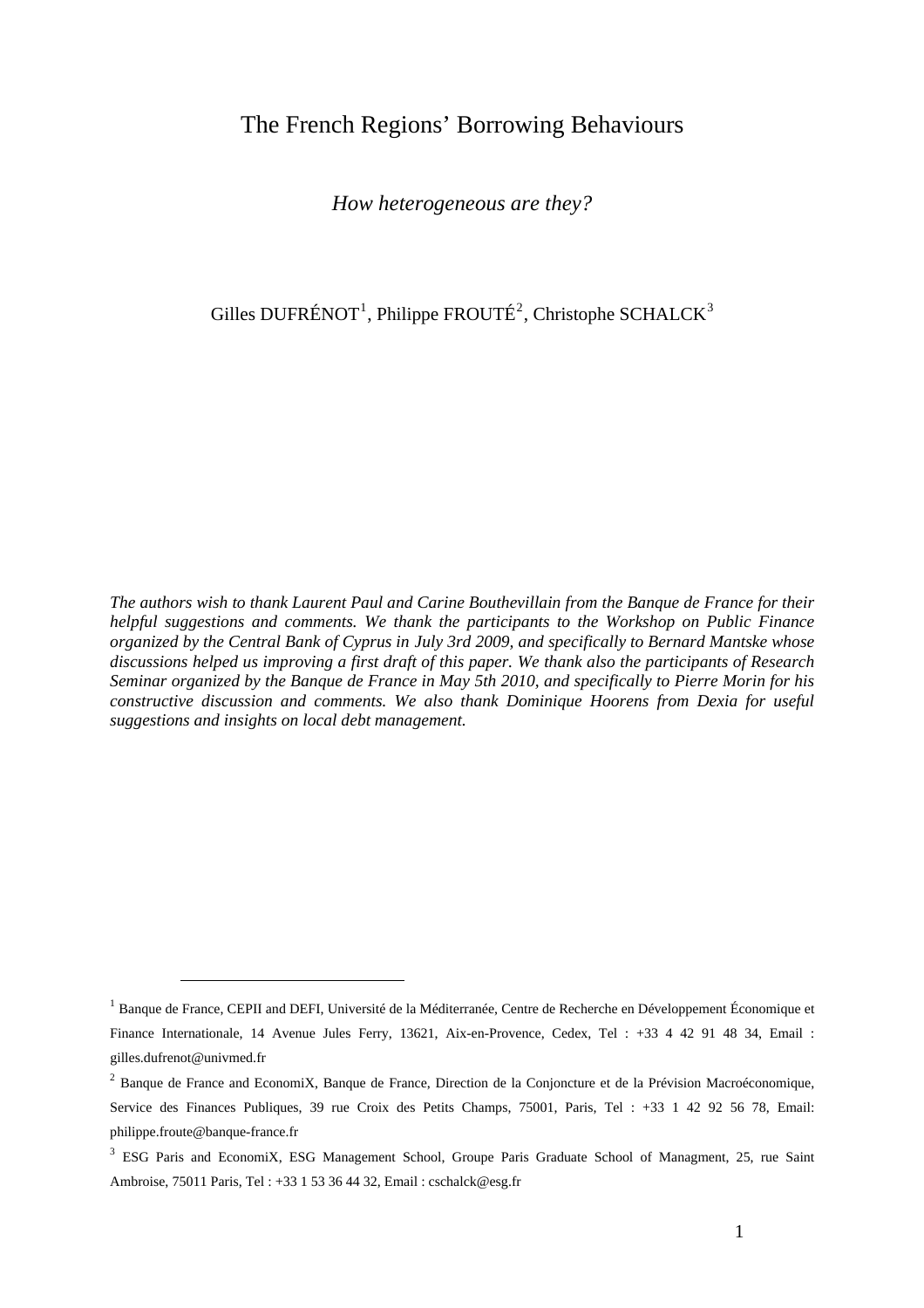### *Abstract*

This paper provides empirical evidence of the heterogeneous borrowing behaviours of French regions, despite a common accountability constraint that forces them to balance their budget and to borrow only to finance investment expenditure (golden rule). To this end, we use a quantile regression analysis covering the period from 1999 to 2007. The heterogeneity is very pronounced when the regions face a negative shock on debt, for instance a tightening of financial conditions. We explain our findings as a consequence of the fact that the Golden rule can be thought of as a "soft" rule if some local administrations believe that a financial rescue from the central government is automatic (as the regions receive transfers from the later). In this case, some regions find it advantageous to consider borrowing as an adjustment variable when taking their budgetary decisions.

*Keywords:* Regional Borrowing, Quantile Regressions, Golden rule. *JEL Classification*: H74, E62, K34, R5

### *Résumé*

Cette étude apporte des preuves empiriques de l'adoption de comportements d'emprunt hétérogènes de la part des régions françaises. Cette hétérogénéité apparaît en dépit de l'existence d'une règle comptable contraignante qui les oblige à voter un budget en équilibre et à ne pouvoir emprunter que dans le but de financer des dépenses d'investissement (la règle d'or). A cette fin, nous mettons en œuvre une analyse par régression quantile sur la période 1999-2007. L'hétérogénéité des comportements est particulièrement prononcée lorsque les régions font face à un choc d'endettement négatif, par exemple à la suite d'un durcissement des conditions financières. Nous interprétons nos résultats comme la conséquence du fait que la règle d'or peut être considérée comme une règle souple si certaines collectivités territoriales pensent qu'un sauvetage financier interviendra de manière automatique (à travers une augmentation des transferts par exemple). Dans cette hypothèse, ces régions pourraient tirer avantage à considérer l'emprunt comme une variable d'ajustement lors de la prise de décisions budgétaires.

*Mots clefs :* Emprunt régional, régression quantile, règle d'or. *Classification JEL :* H74, E62, K34, R5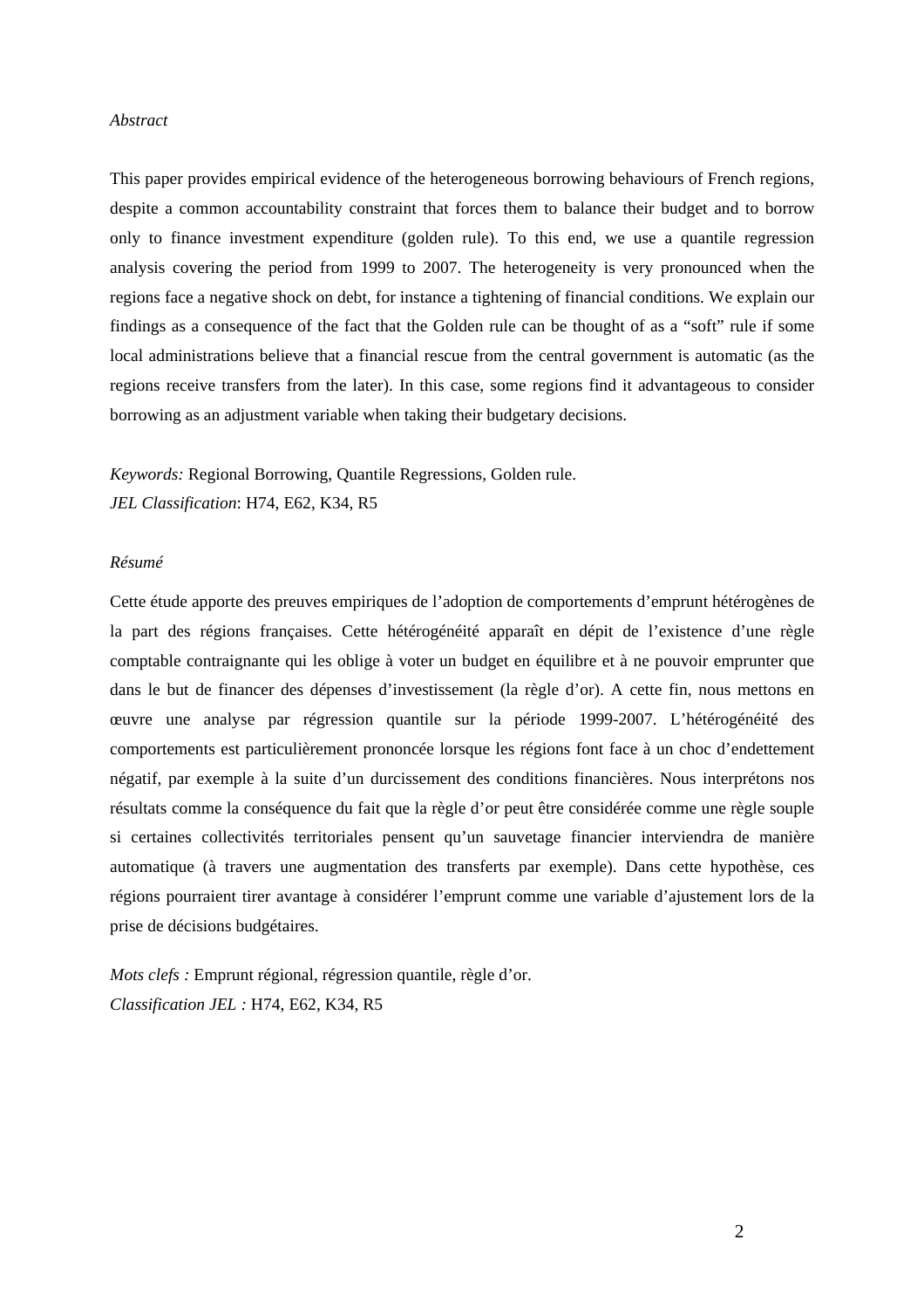### **1. Introduction**

The 2008 financial crisis has revived debates, in France, on the fiscal problems facing local governments. Up until then, many theoretical and empirical papers on local finance widely focused on local governments' financial autonomy in the context of political decentralization. For instance, questions related to the fiscal room for manoeuvre have given rise to articles examining the problem of tax autonomy (Blöchlinger and King (2006), Gilbert and Guengant (2001), Meloche *et al.* (2004)) or tax competition (Buettner (2003), Devereux *et al*. (2007), Maties and Rocaboy (2005), Mintz and Smart (2004), Wilson (1999)). Very few studies were devoted to the question of local investment (one exception is Hoorens (2001, 2006)). However, given the crisis juncture, the question of the capacity of local governments to boost public investment in order to support demand has become crucial. In France, the main measures of the stimulus package adopted at the end of 2008 concerned a boost to local investment (transport infrastructures, roads, railways, investment in hospitals, etc). Since local governments account for three quarter of public investment, one can legitimately wonder whether the current crisis will hinder the capacity of regions to implement recovery plans.

Contrary to the central State, the French local governments have an obligation by the law to vote their budget in balance according to a so-called Golden rule. The latter stipulates that each section of the local budget (current and investment spending) must be balanced and that borrowing can exclusively be used to finance investment expenditure. Amongst revenues devoted to financing investment (allocations granted by the State budget, local tax, receipts in excess of current expenditures) borrowing appears then to be used as an adjustment variable.

Hence, at least intuitively, the Golden rule should normalize borrowing behaviours. Nevertheless, this paper provides empirical evidence of the heterogeneous borrowing behaviours of the French regions, despite the Golden rule. To this end, we use a quantile regression analysis covering the period from 1999 to 2007. The heterogeneity is very pronounced when the regions face a negative shock on debt, for instance a tightening of financial conditions. We explain our findings as a consequence of the fact that the Golden rule can be thought of as a "soft" rule if some local administrations believe that a fiscal rescue from the central government is automatic (as the regions receive transfers from the later). In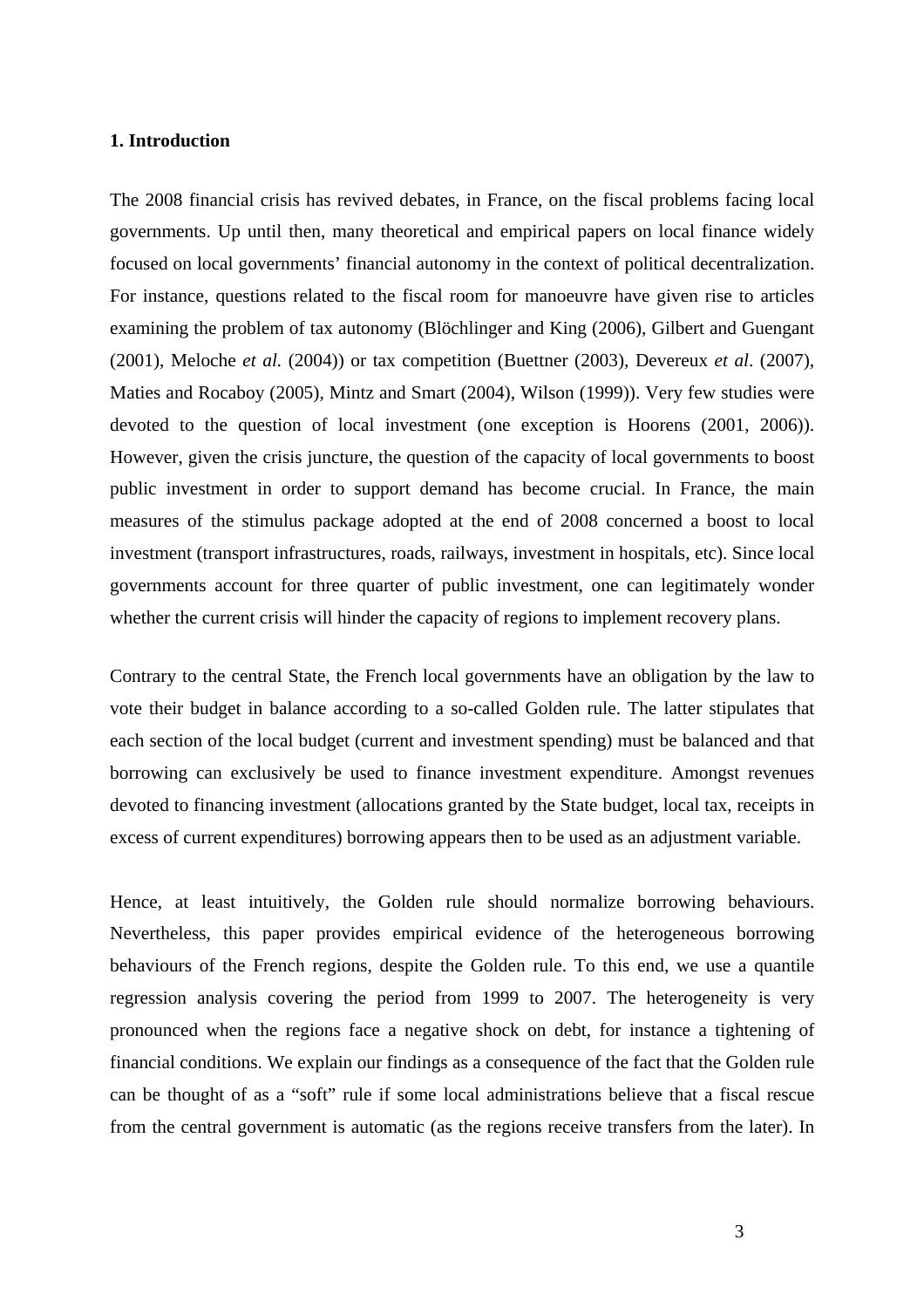this case, some regions find it advantageous to consider borrowing as an adjustment variable when taking their budgetary decisions.

The rest of the paper is structured as follows. Section 2 describes the accountability framework in which the regions' budgetary decisions are undertaken. Section 3 contains our empirical analysis and Section 4 briefly discusses our main findings. Finally Section 5 concludes.

### **2. Local public expenditure and borrowing accountability framework**

In France, local administrations account for almost three quarter of the total of public investment (approximately 2.4% GDP out of 3.2% of GDP in 2009). The regional administrative level has been created in March 1982, and reinforced in 2003/2004, within the context of political decentralization. The main competences that were transferred to Regions concerned economic, urban and county planning (for instance, public transportation regional schemes) education and professional training (high and secondary school, investment).

Decentralization has entailed a major issue regarding the fiscal autonomy of local government. The rules governing local governments differ from those of the central government. When voted, local budgets have to be balanced and they must satisfy a Golden Rule. Local governments' accountability in France distinguishes between current expenditure and investment expenditure. Contrary to the central State budget, the Golden Rule imposes that each "section" (current and investment) of the budget has to be balanced and that borrowing has to be used for balancing the investment section. Thus, for a given level of investment and a given level of grants from the State budget, the need to balance the investment section forces local administrations to use their self-financing (e.g. current receipts in excess of current expenditure) or to borrow.

Table 1 shows the accountability framework for regional governments. Borrowing is exclusively aimed at financing investment<sup>4</sup> (equipment expenditure and purchase of durable goods). Financial costs, including interest payments, are considered as current expenditure

<sup>&</sup>lt;sup>4</sup> Borrowing needs not be explicitly assigned to one or more investment transactions specifically designated in the contract. They can be aggregated and correspond to the overall need for financing the investment section.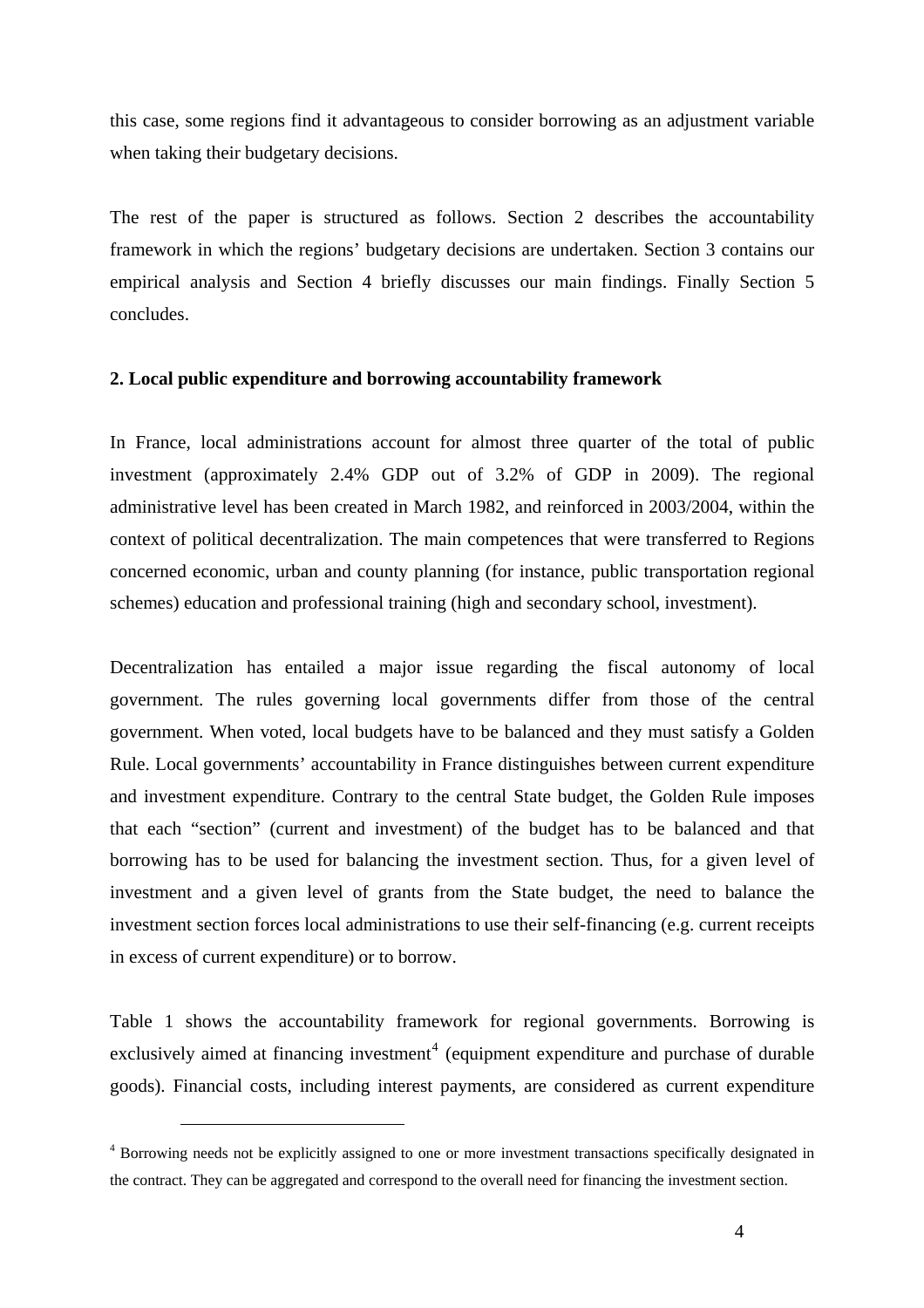<span id="page-6-0"></span>(this assignment is a requirement from the Golden Rule which aims at achieving a good intertemporal management: the burden of the loan which defers the cost of funding on future generations must be covered by current resources). Another function of borrowing is to act as an adjustment variable depending upon the rooms for manoeuvre of local governments. The latter depend upon two factors: the amount of transfers from the State budget and local tax revenues. The amount of indebtedness depends on the existing stock of debt and its related mortgage.

|                          |                  | Local          | revenue |                              |
|--------------------------|------------------|----------------|---------|------------------------------|
|                          |                  | (LR)           |         |                              |
|                          | Current          | Transfers from |         | $\Rightarrow$ Self-financing |
| <b>Operating Section</b> | expenditure (CE) | central        |         | capacity (SFC)               |
|                          |                  | government     |         |                              |
|                          |                  | (GTO)          |         |                              |
|                          |                  | Self-financing |         |                              |
|                          |                  | capacity (SFC) |         |                              |
| Investment               | Investment       | Transfers      | from    |                              |
| section                  | expenditure      | central        |         |                              |
|                          | (INV)            | government     |         |                              |
|                          |                  | (GTI)          |         |                              |
|                          |                  | Borrowing      |         |                              |
|                          |                  | (BOR)          |         |                              |

*Table1. Accountability framework of French regional governments* 

Investment expenditure  $(INV)^5$  depends on the investment grants received from the central government  $(GTI)^6$ , borrowing (BOR) and self-financing capacity (SFC). The latter is defined as the difference between t[he](#page-6-0) grants for current expenditure received from the central government  $(GTO)^7$  $(GTO)^7$  $(GTO)^7$  plus local revenue (LR) and local current expenditure (CE). Local

<sup>&</sup>lt;sup>5</sup> Investment expenditur[e](#page-6-0) includes direct capital expenditure, equipment subsidies and capital repayments

<sup>&</sup>lt;sup>6</sup> These consist of two kinds of grant. The first grant is the compensation fund of VAT which corresponds to reimbursement by the State of the VAT paid by local administrations on their own investments. The second grant aims at covering specific investment such as those for school equipment.

 $<sup>7</sup>$  These grants include compensation for wage part of the local tax, compensation for the regional part of the</sup> residence tax, compensation for capital taxes, 95% of the decentralization allocation and a perequation allocation.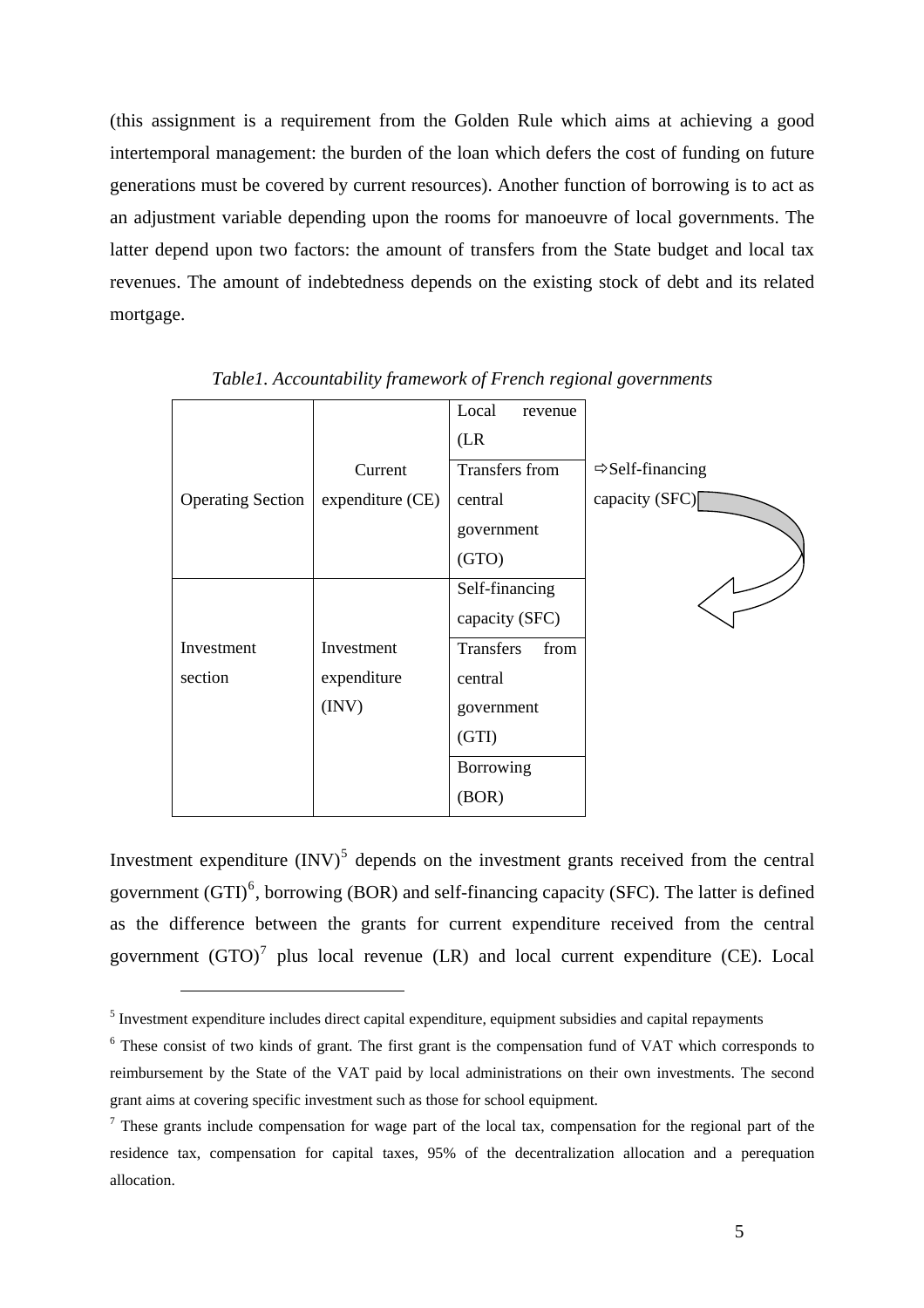revenues come from direct taxes such as housing tax, built and non-built property taxes, local business tax and from tax sharing with the State like for instance oil tax (TIPP).

We accordingly have the following identities

$$
BOR_t \equiv INV_t - SFC_t - GTI_t \tag{1}
$$

$$
SFC_t \equiv LR_t + GTO_t - CE_t \tag{2}
$$

Historically, the average investment expenditure per capita over the period are  $36\epsilon$  with a maximum of 52€ per capita in 2007 and a minimum of 24€ per capita in 2001. In 2007, investment by French regions accounted for approximately 25% out of the 2.4% of GDP recorded for local administrations as a whole (see Figure 1). The grants for current expenditure increased from 78.4€ per capita in 2004 to 83.6€ per capita in 2007. The average local tax revenue between 2000 and 2007 amounted 65.7€ per capita, with a maximum level of 77.9€ in 2001 and a minimum of 51.4€ in 2003 (see Figure 2). This reflects a stagnation of the regional financing capacity which is explained by different measures of local tax relief adopted at the national level in the recent years. The average self-financing capacity amounted 18.5  $\epsilon$  per capita over the period, with a maximum of 20.8 $\epsilon$  per capita in 2007 and 17.3€ per capita in 2002 (see Figure 3).

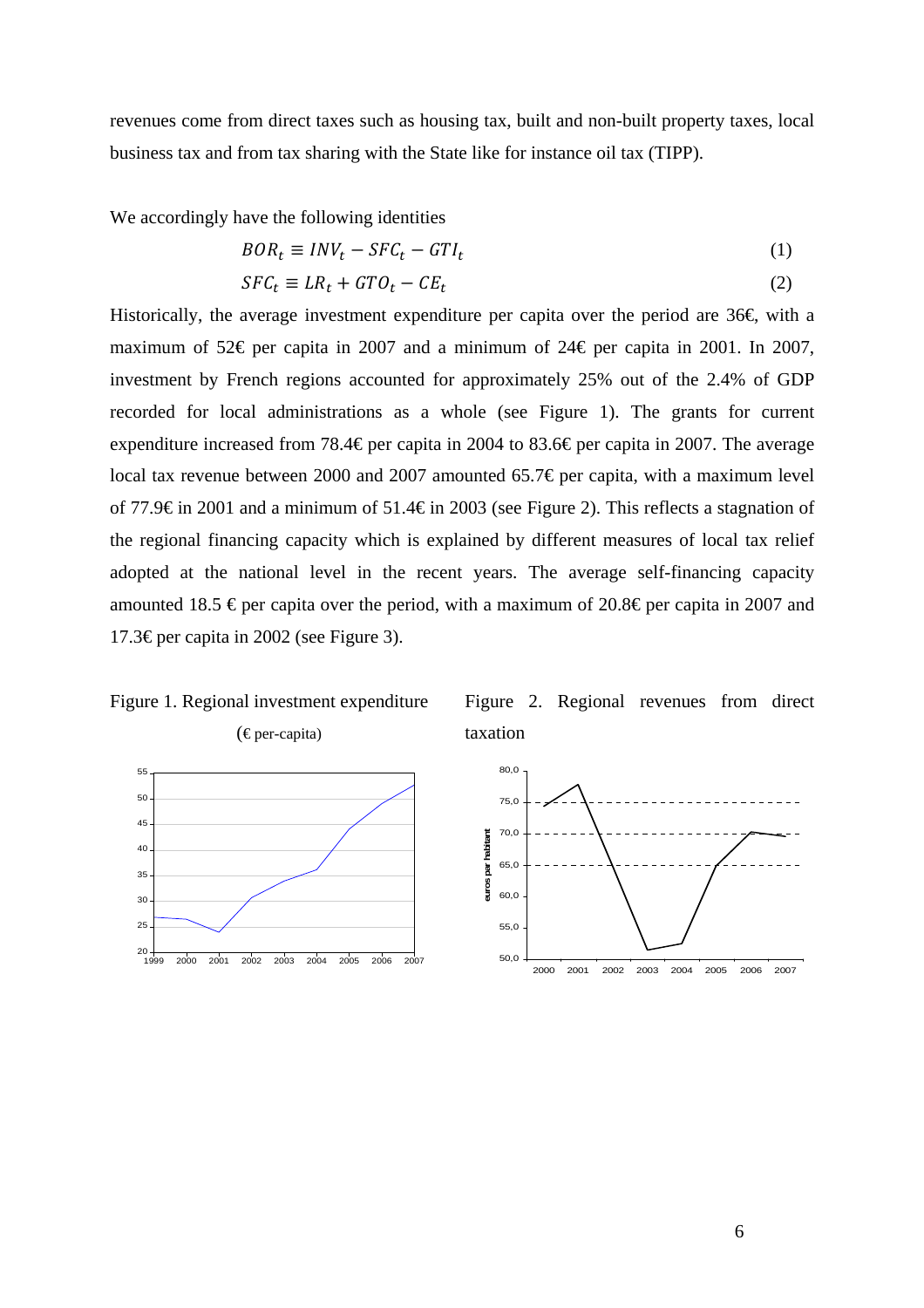



In addition to the accountability constraints, borrowing behaviours are also influenced by the financial conditions prevailing in capital loan markets. These conditions work through the stock of debt and the interest rates. Regional debt has strongly increased since 2001, from 25€ per capita to 51 € per capita in 2007 (see Figure 4), as the results of changes in the interest rates. Figure 5 shows the evolution of several rates:

- the OAT constant rate at 10 years (denoted TEC10) which corresponds to the usual estimate of long-term debt conditions;
- the 12 month Euribor which is an average rate charged by a set of credit institutions in the euro area and which corresponds to an assessment of the usual conditions for short term debt;
- the 3 month Euribor which corresponds to the usual estimate of short-term debt conditions;
- the EONIA, which corresponds to short-term debt conditions too.

All those rates are expressed in real terms and follow very similar patterns. For instance, the 12 month Euribor reaches its peak in 2000, then decreases until 2003 and then goes back to its 2000 level in 2007. However, changes in TEC10 differ slightly from the other rates, especially at the beginning of the period. TEC10 reach its maximum in 1999 with 2.72%, then decreases almost continuously until 2005 when it reached its minimum level at 1.52% before a rebound to 2.35% in 2007.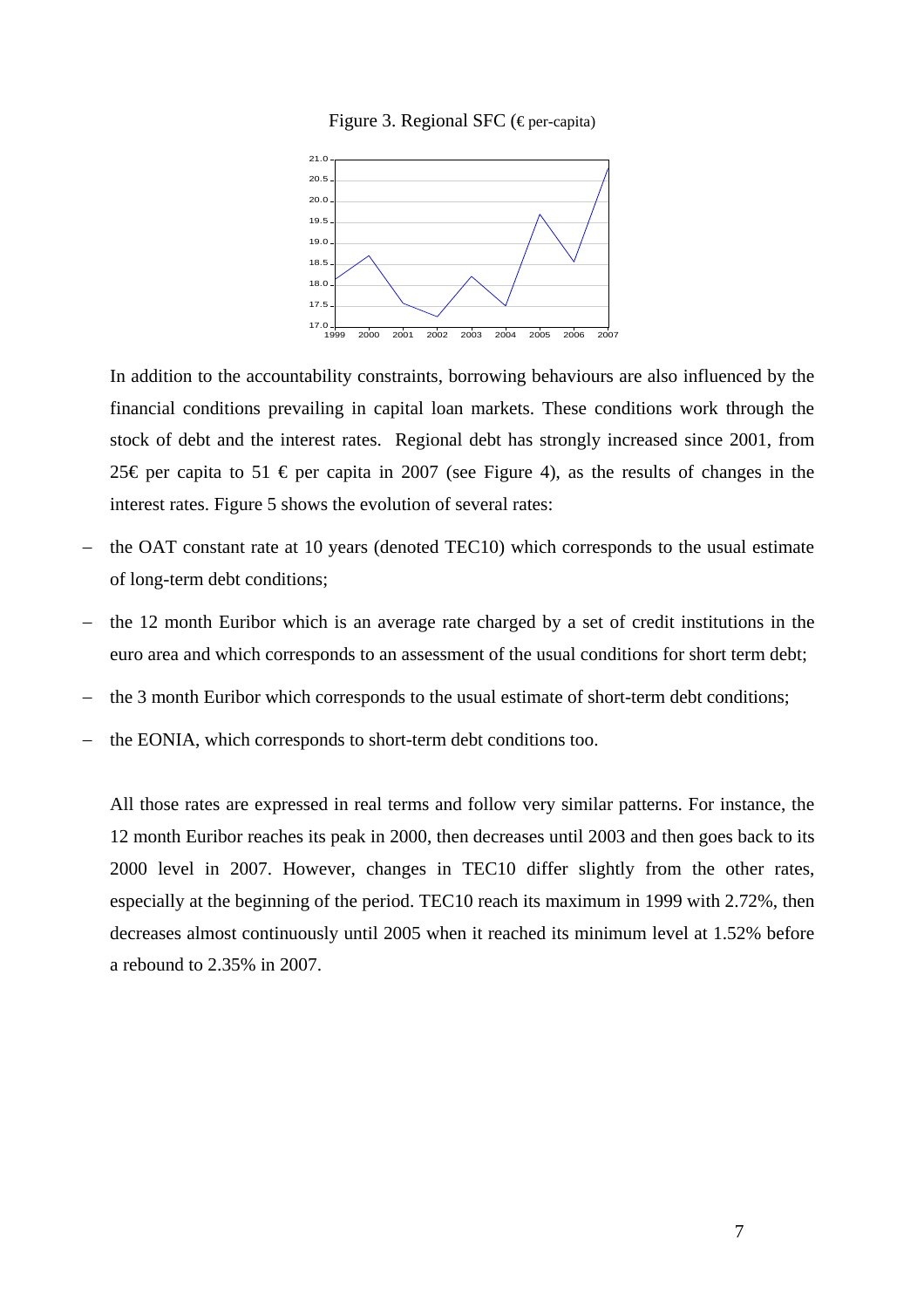Figure 4. Regional debt (€ per-capita)



Figure 5. Real interest rates (in%)

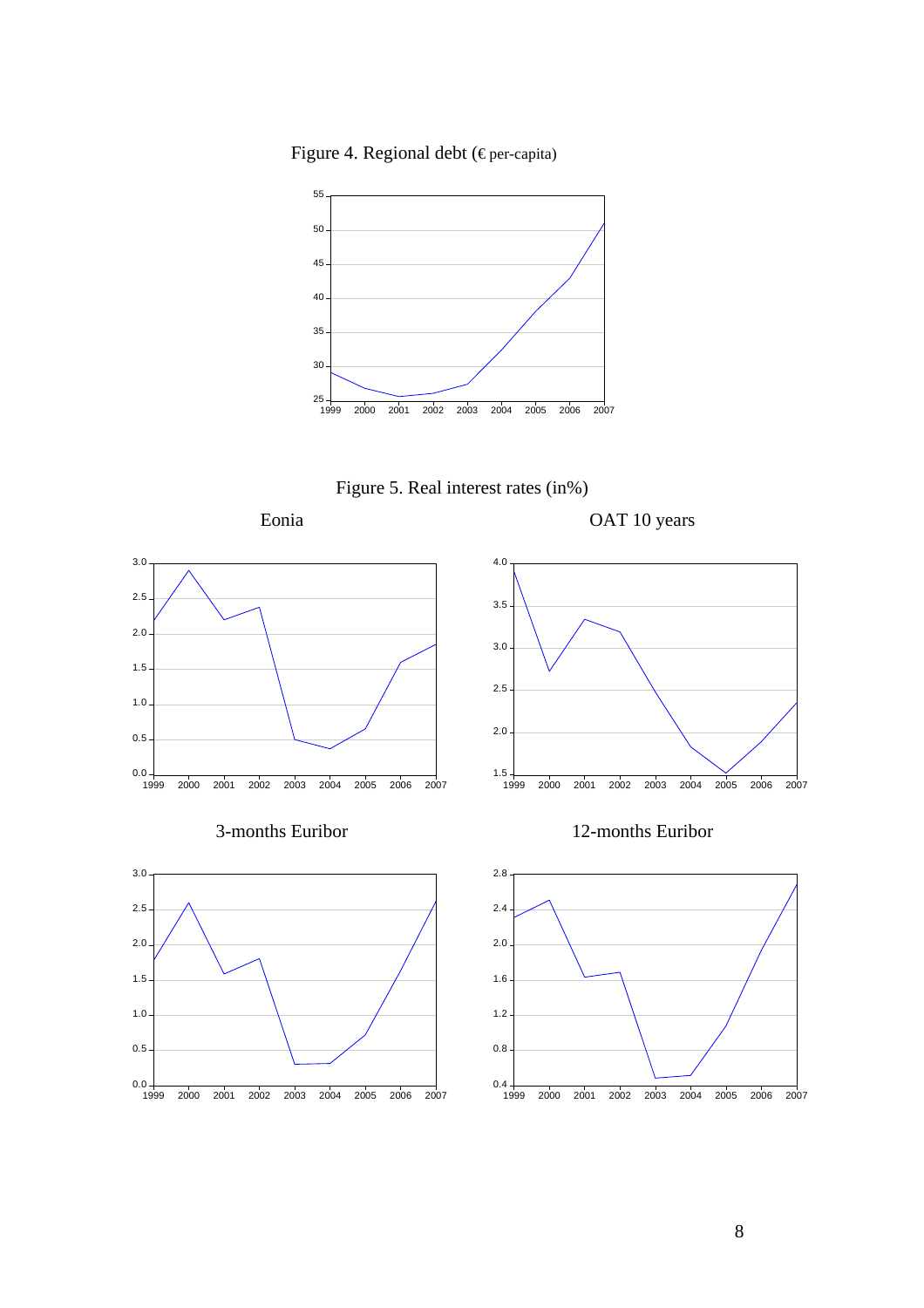### **3. Evidence of heterogeneous borrowing behaviours**

In this section, we focus on the borrowing decisions and show that they are heterogeneous across regions. To this end, we do a quantile regression analysis over the period 1999-2007. We use a pooled panel data of 176 observations (eight years and 22 regions). The application of quantile regression techniques enables to introduce parameter heterogeneity across the conditional distribution of borrowing and see whether the influence of the explanatory variables on borrowing differ across regions.

We consider a specification in which the explanatory variable is the first-difference of the logarithm of borrowing (*DLBOR<sub>t</sub>*) and the explanatory variables are the following: firstdifferences of the logarithm of investment expenditure  $(DLINV<sub>t</sub>)$  and self-financing capacity (*DLSFC<sub>t</sub>*), the logarithm of past debt level (*LDEBT<sub>t−1</sub>*), the interest rate (*RATE<sub>t</sub>*) and the first lag of the endogenous variable (*DLBOR*<sub> $-1$ </sub>). Transfers from the central government are not included in the regression in order to avoid colinearity biases. Indeed, investment allocations from central government are strongly linked with regional investment expenditure.

The estimated equation is as follows:

$$
DLBOR_{it} = \mu_t + \alpha DLBOR_{it-1} + \phi DLINV_{it} + \lambda DLSFC_{it} +
$$
  

$$
\delta LDEBT_{it-1} + \rho RATE_{it} + \varepsilon_{it}, \quad i=1,...,8 \text{ and } k=1,...,22
$$
 (3)

It is derived from an error correction mechanism in which the long-run relationship is the constraint imposed by the accounting framework. Specifically, the ECM equation is written as

$$
DLBOR_{it} = \mu_t + \alpha DLBOR_{it-1} + \phi DLINV_{it} + \lambda DLSFC_{it} + \delta LDEBT_{it-1}
$$
\n
$$
+ \omega DTRANSF_{it} + \rho RATE_{it} - b [LBOR_{it-1} - \alpha LINV_{it-1} - \alpha 2 LSFC_{it-1} - \alpha 3 TRANSF_{it-1}] + \varepsilon_{it}
$$
\n
$$
(4)
$$

where *TRANSF* are the transfer from central government. The accountability framework implies that  $\alpha_1 = 1$ ,  $\alpha_2 = \alpha_3 = -1$  and the term between brackets reduces to zero. In the equation, we also assume that  $\omega = 0$  in order to avoid the colinearity problems mentioned above.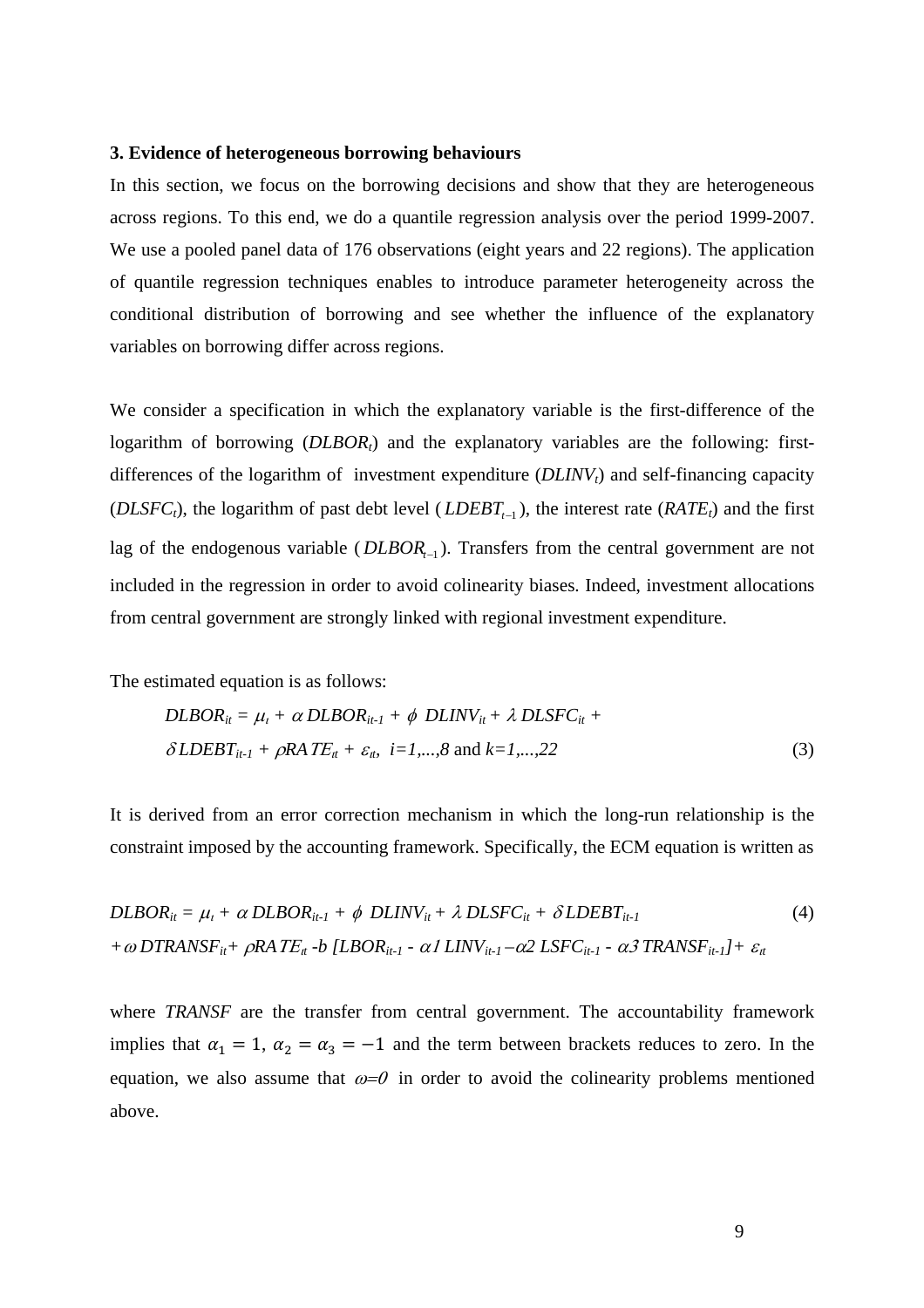<span id="page-11-0"></span>We are thus interested in estimating Equation (3) to see whether there are differences in the response of borrowing behaviours to changes in the explanatory variables. The application of quantile regression techniques allows possible parameter heterogeneity across the conditional distribution of borrowing.

### 3.1. Quantile regression principle

For purpose of clarity, we briefly explain some key features of quantile regression analysis. For technical presentations, we refer the reader to Koenker and Basset (1978), Buchinsky (1998), Koenker and Hallock (2001), and Koenker (2005).

The use of quantile regressions improves upon the usual Ordinary Least Squares techniques by uncovering patterns in which the influence of a given variable, given the other determinants of borrowing, varies across regions.

Let us consider the linear model:

 $\overline{a}$ 

$$
Y_{it} = X_{it} \beta + v_{it} \tag{5}
$$

where *Y* is the dependent variable and *X* is a vector of explanatory variables. The essential feature of a regression analysis is to study the manner in which a set of explanatory variables affects the conditional distribution of a dependent variable. With the classical econometric techniques (OLS, IV, GMM, and  $GLS$ <sup>8</sup>, the component around which the dependent variable randomly fluctuates is the conditional mean  $E[Y/X, \beta]$ . Unlike the classical approaches which amount to estimating the cond[it](#page-11-0)ional mean of the conditional distribution of *Y*, the quantile estimator is employed on different quantiles of the conditional distribution.

Let  $F(y)$  be the cumulated distribution function of *Y*. The  $\theta^{th}$  quantile of *Y* is defined as the smallest *y* satisfying  $F(y) \ge \theta$ . In a regression context, it can be shown that finding  $\theta$  amounts to obtaining the following estimator of  $\beta$ :

$$
\hat{\beta}_{\theta} = \arg \min_{\beta_{\theta}} \left\{ \sum_{i=1}^{T} H_{\theta}(v_{ii}) \right\} \quad H_{\theta}(v_{ii}) = \theta \, v_{ii}^+ + \left( 1 - \theta \right) v_{ii}^- \tag{6}
$$

<sup>&</sup>lt;sup>8</sup> GMM is the Generalized Method of Moments estimation; GLS refers to the Generalized Least Squares estimation and IV means instrumental variables.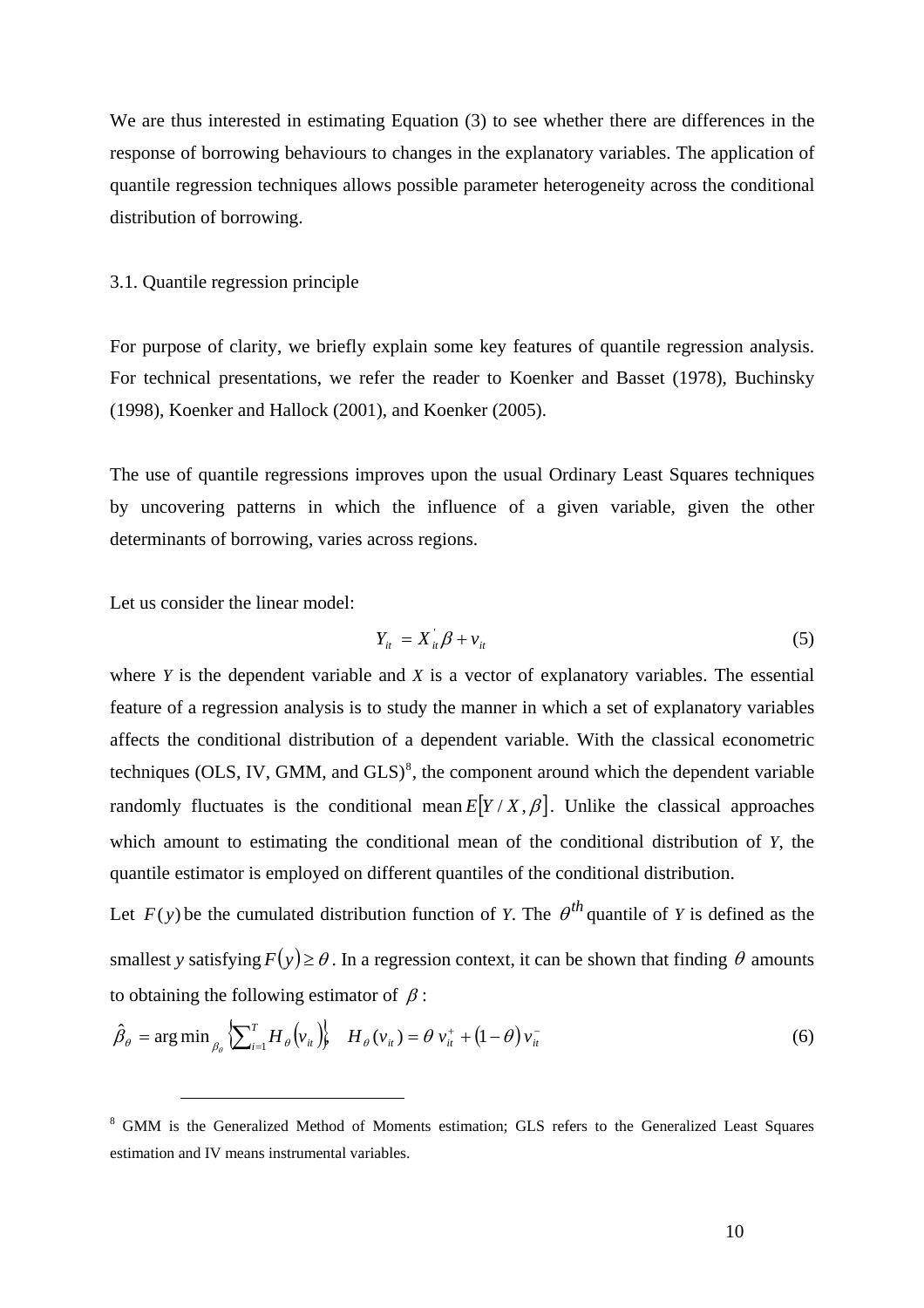where  $v_{\mu}^{+}$  is the vector of residuals with positive values and 0 otherwise,  $v_{\mu}^{-}$  is the vector of negative residuals and 0 otherwise. Therefore, we have as many estimators of  $\beta$  (and quantile regression estimates  $\beta$ ) as values of  $\theta \in (0,1)$  by changing the "representative" individual. The latter can be the mean (as in OLS), the median ( $\theta = 0.5$ ) or any other quantile. As  $\theta$  can vary while considering all the individuals of the sample, we have a better picture of the entire distribution conditional on the endogeneous variable. This approach has several advantages. Firstly, it enables to consider the heterogeneity of the sample instead of focusing exclusively on the average of the variable. Secondly, it is useful to deal with small samples without having to split them further into smaller groups.

While the estimation of  $\beta$  is quite simple and requires the use of simplex algorithms (see D'Orey and Koenker (1987)), the estimate of the residual variance and the standard error of the estimated parameters is more complicated, since it requires the estimation of the unknown probability distribution function of *Y* and its derivative. The latter is necessary to estimate the quantile density function  $s(\theta)$ , also called the sparsity function. Computation of the coefficient covariance matrices is an important part of quantile regression analysis and various approaches are available: bootstrap re-sampling methods, direct methods based on Siddiqui difference coefficients and kernel density (see Koenker and Bassett (1982), and Koenker (1994)). It can be shown that the quantile estimator is distributed asymptotically as a Gaussian variable :

$$
\sqrt{T} \left( \hat{\beta}_{\theta} - \beta_{\theta} \right) \approx N \left( 0, \theta (1 - \theta) s (\theta)^2 J^{-1} \right) \tag{7}
$$

$$
J = \lim_{T \to \infty} \left( X' X / T \right) \tag{8}
$$

$$
s(\theta) = 1/f(F^{-1}(\theta))
$$
\n(9)

To deal with the endogeneity of some of the explanatory variables, we adopt a two-step approach, by first using instruments to forecast the investment variable (using its lagged values and those of the regional GDP) and then by substituting the resulting forecasted investment variable for the original one in Equation(3). Further, due to the small sample data, the standard errors of the estimated coefficient are bootstrapped. For purpose of robustness,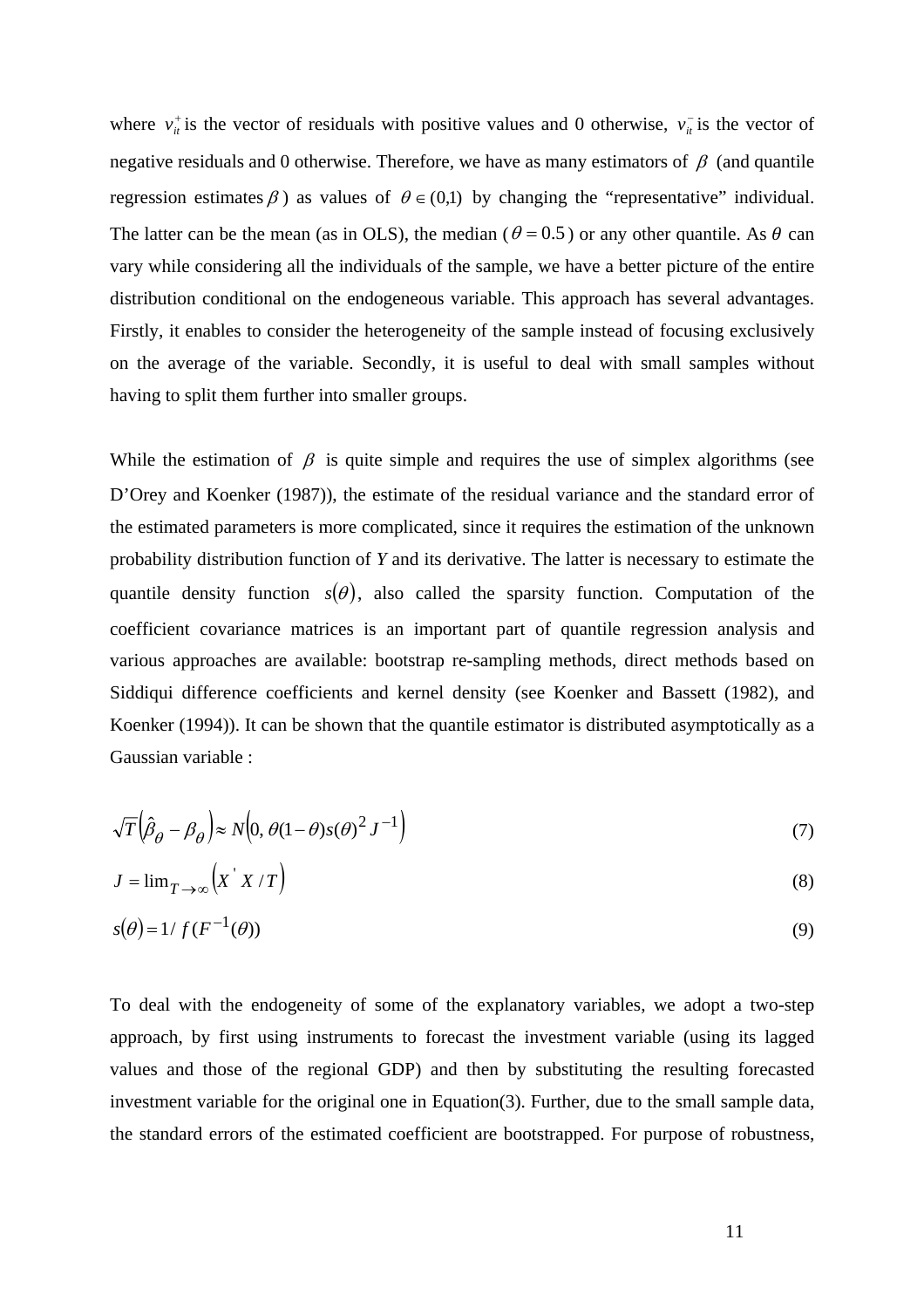<span id="page-13-0"></span>we use three bootstrap methods (residual bootstrap, Markov chain Marginal bootstrap and  $XY$ -pair bootstrap)<sup>9</sup>. For each method, we do 100 replications.

### 3.2 Empirical resul[ts](#page-13-0)

 $\overline{a}$ 

Table 2 reports the estimates for the 25th quantile of borrowing distribution representing regions with low conditional borrowing levels, the 75th quantile describing those with high conditional borrowing levels and the  $50<sup>th</sup>$  quantile (median). The results are shown for the case in which the interest rate series is TEC10 (the other interest rates yield similar results). Borrowing behaviour is sensitive to the financial situation facing the regions. We see that it is negatively and significantly related to debt level and past borrowings. However, interest rates, investment expenditure, GDP and self-financing capacity do not seem to be determinant explanatory factors. The impacts of indebtedness and past debt level on borrowing are significantly different between low-borrowing and high-borrowing regions, as shown in Figure 6 which reports the estimated coefficients at different quantiles from 0.1 to 0.9. The figure shows a slight decrease of the impact of previous year debt on the current borrowing for high borrowers. Interestingly, we see that the impact of indebtedness on borrowing is steeper for the highest quantiles. This means that the level of debt plays an important role for regional investment.

<sup>&</sup>lt;sup>9</sup> For a technical description of the different approaches we refer the reader to Buchinsky (1995), He and Hu (2002), Kocherginsky, He and Mu (2005).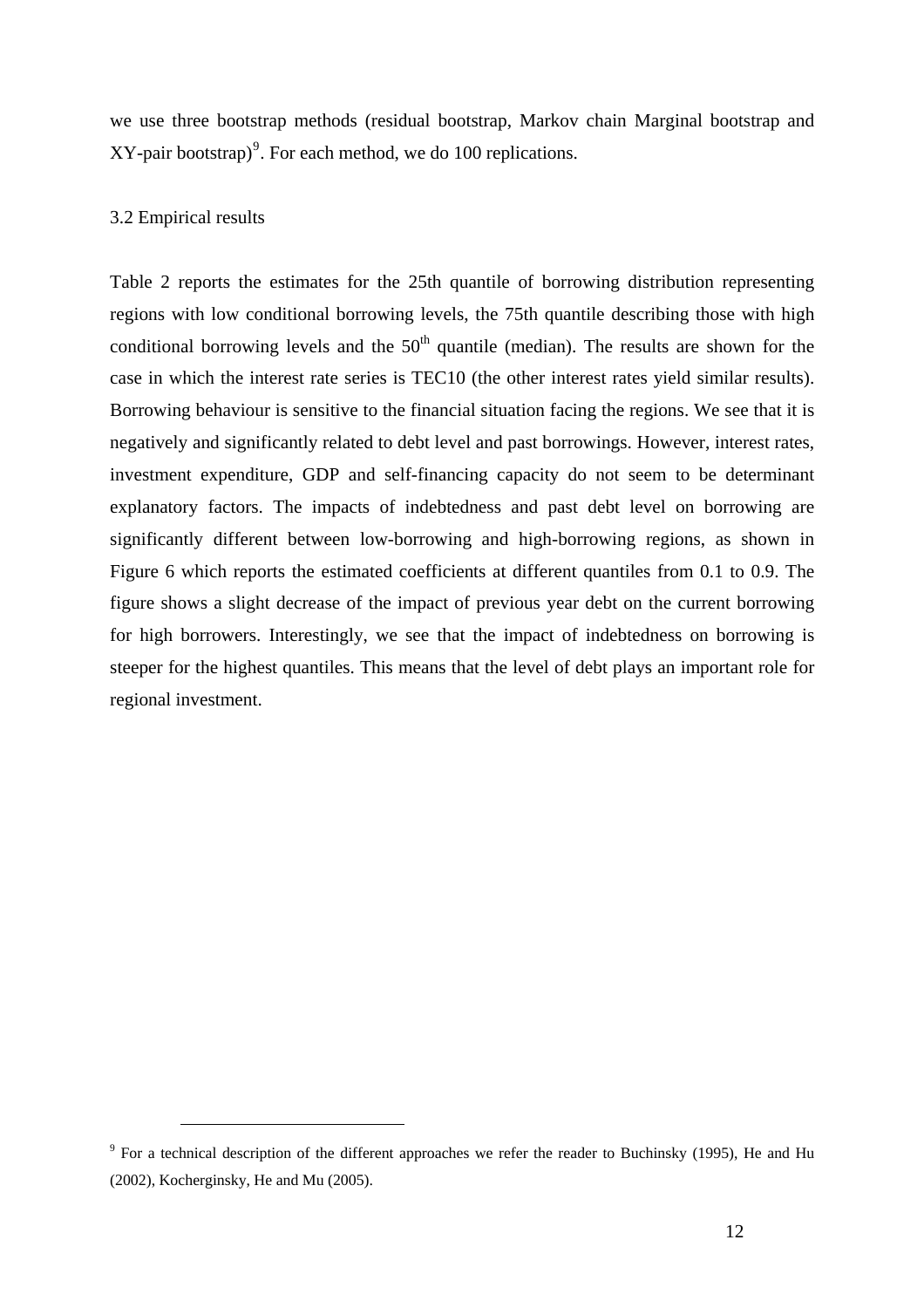Figure 6.- Quantile process estimates (with 95% confidence interval



We further find that the position in the distribution of a specific region varies importantly in the panel (see figure 7), thereby suggesting that in addition to being heterogeneous borrowing behaviours also vary across time.

To study the consequences of the heterogeneous response of borrowing to the debt level, we examine how the borrowing distribution changes when all regions in the sample are hit by the same shock. We compare the probability density function for borrowing using the original data and the distribution of the forecasted level of borrowing that emerges when the debt variable is increased or decreased by its standard error. We consider an exogenous shock that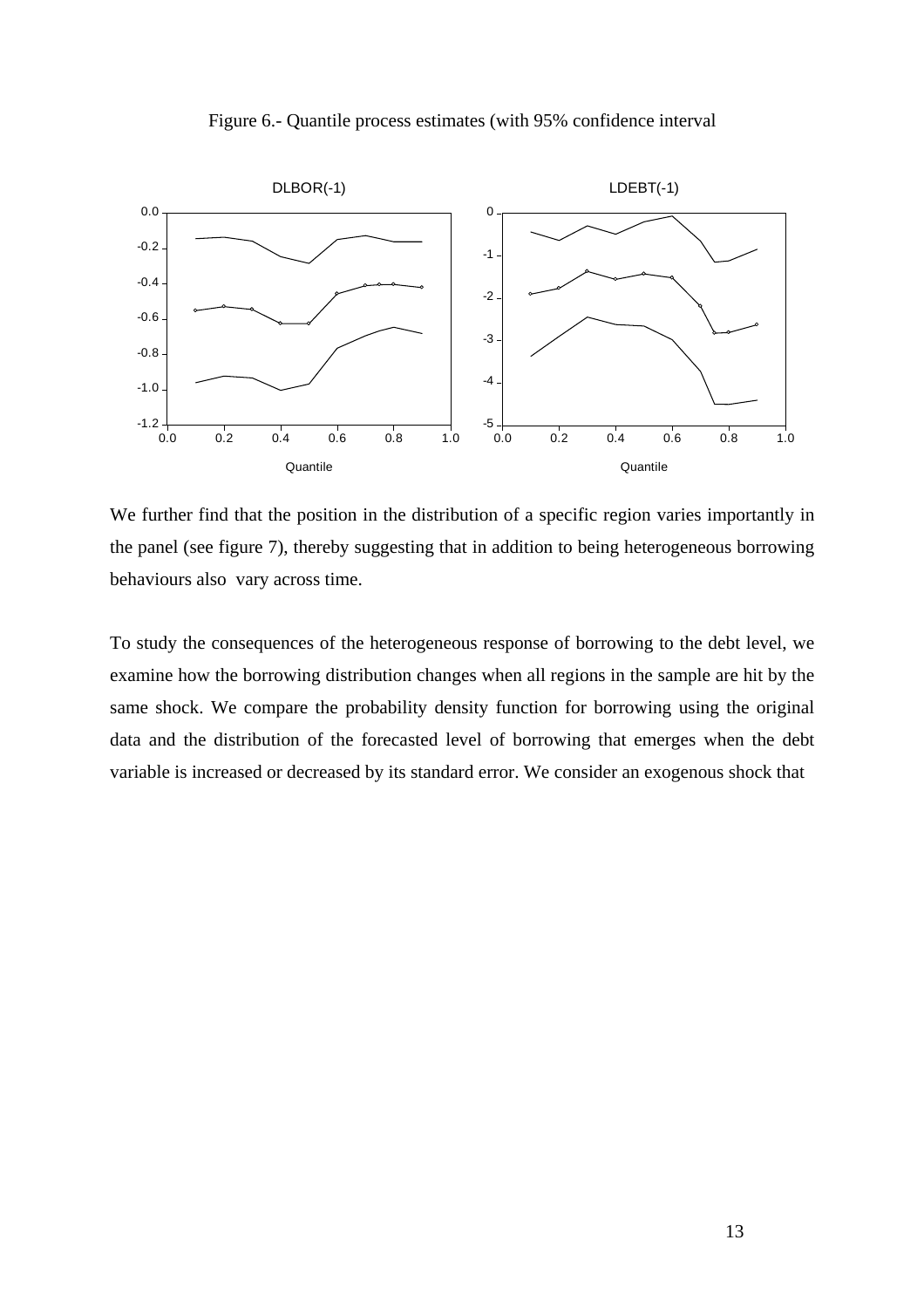Table 2. quantile regressions-Two-step: investment instrument in the first step *Table 2. quantile regressions –Two-step: investment instrument in the first step* 

# Standard errors computed using bootstrap methods - 100 replications Standard errors computed using bootstrap methods – 100 replications

Dependent variable: DLBOR Dependent variable: *DLBOR*

| $\theta = 0.25$<br>$10.84*$<br>$-0.55*$<br>$(-1.27)$<br>(6.52)<br>$-0.65$<br>$0.100R(-1)$<br>ANTIC | $\theta = 0.5$<br>8.84* |               |           |                | Bootstrap (method: MCMB | Bootstrap (method XY pairs) |                |                      |
|----------------------------------------------------------------------------------------------------|-------------------------|---------------|-----------|----------------|-------------------------|-----------------------------|----------------|----------------------|
|                                                                                                    |                         | $= 0.75$<br>Φ | $= 0.25$  | $\theta = 0.5$ | $\theta = 0.75$         | $\theta = 0.25$             | $\theta = 0.5$ | $\theta = 0.75$      |
|                                                                                                    |                         | $18.66*$      | 9.68*     | 9.39*          | $18.35*$                | 9.68*                       | 9.39*          | $18.35*$             |
|                                                                                                    | (6.72)                  | 11.54)        | (2.53)    | (3.75)         |                         |                             | (2.11)         | (3.33)               |
|                                                                                                    | $-0.29$                 | $-0.38$       | $-0.02$   | $-0.32$        | $(4.45)$<br>$-0.35$     | $(2.11)$<br>$-0.02$         | $-0.32$        | $-0.35$              |
|                                                                                                    | $(-0.74)$               | $(-0.79)$     | (9.02)    | (16.0)         | $(-0.42)$               | $-0.02$                     | $(-0.54)$      | $(-0.56)$            |
|                                                                                                    | $-0.61*$                | $-0.41*$      | $0.54*$   | $0.63*$        | $0.404*$                | $-0.54*$                    | $-0.63*$       | $-0.40*$             |
| $-28.55$                                                                                           | $-28.19$                | $-13.21$      | $(-3.26)$ | (4.06)         | $(-3.59)$               | $(-2.64)$                   | $(-3.59)$      |                      |
| $-0.49$<br><b>DLSFC</b>                                                                            | $-0.29$                 | 0.04          | $-0.49$   | $-0.25$        | 0.05                    | $-0.49$                     | $-0.25$        | $\frac{-3.05}{0.05}$ |
| $(-1.15)$                                                                                          | $(-0.89)$               | (0.12)        | $(-0.64)$ | $(-0.66)$      | (0.09)                  | $(-0.68)$                   | $(-0.43)$      |                      |
| $-1.65*$<br>$\emph{LBIT-1}$                                                                        | $-1.39*$                | $-2.86*$      | $-1.48*$  | $-1.42*$       | $-2.82*$                | $1.48*$                     | $-1.42*$       | $(0.06)$<br>$-2.82*$ |
| $(-7.08)$                                                                                          | $(-7.74)$               | $-12.75$      | $(-2.49)$ | $(-4.09)$      | (4.95)                  | $(-2.69)$                   | $(-2.28)$      | $(-3.32)$            |
| $-0.09$<br>RATE                                                                                    | 0.07                    | $0.32*$       | $-0.09$   | $-0.02$        | 0.35                    | $-0.09$                     | $-0.02$        | 0.35                 |
| $-0.86$                                                                                            | (0.66)                  | (2.24)        | (147)     | $-0.105$       | (1.54)                  | $-0.39$                     | (50.07)        | 1.05                 |
| 0.19                                                                                               | 0.18                    | 0.33          | 0.19      | 0.18           | 0.32                    | 0.20                        | 0.18           | 0.33                 |

significance. significance.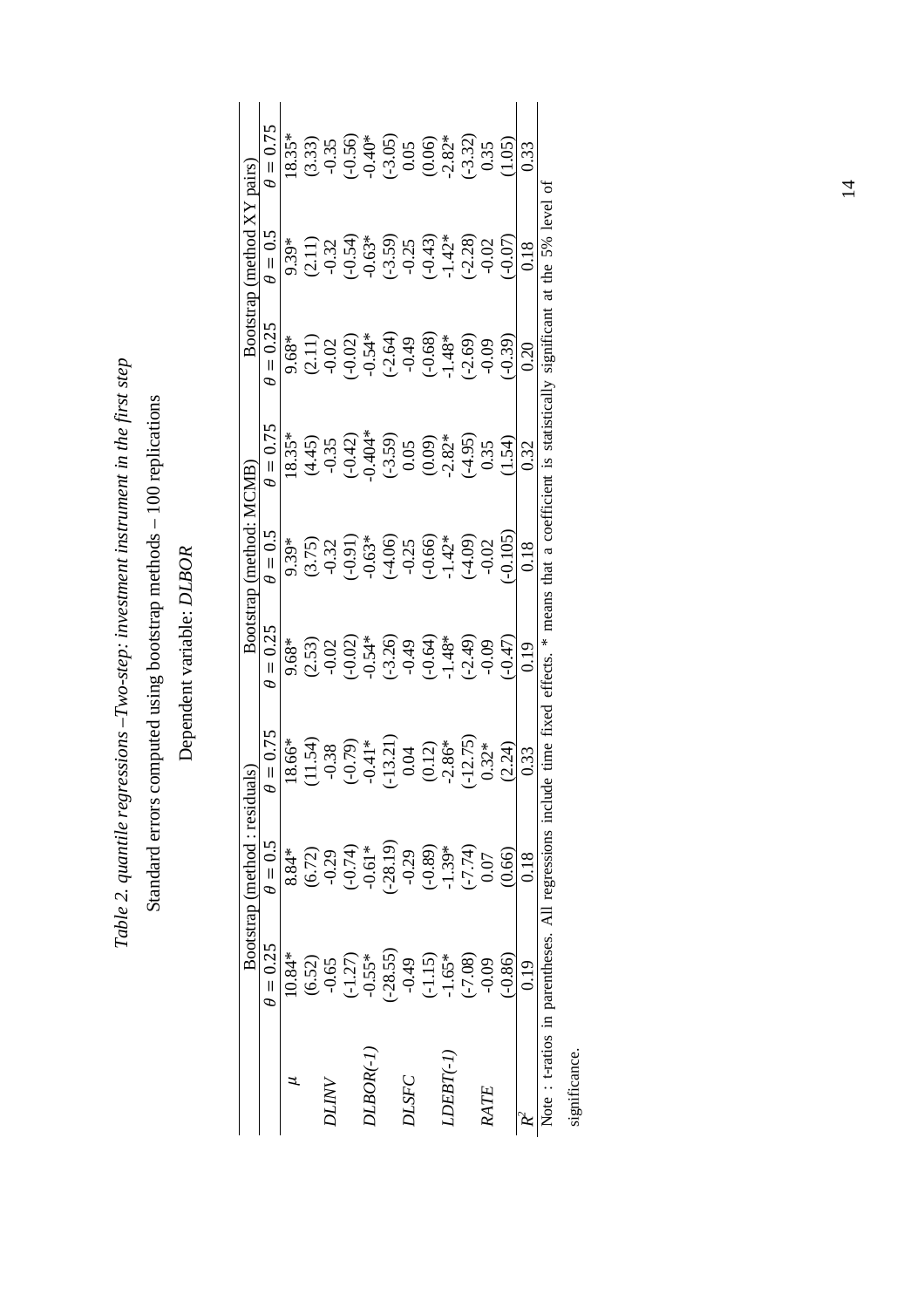can be either positive or negative. We proceed as follows. We first compute the conditional probability density function for borrowing, using the estimated coefficients of (3) for different quantiles from the 10th up to the 90th. Then, the obtained distribution is "shocked" by one standard error of the debt variable. We consider both positive and negative shocks.



Figure 7. Conditional quantile distribution of borrowing

Figures 8 and 9 show the borrowing conditional distribution corresponding to a situation without shock (solid lines) and the corresponding conditional distributions when the economies are "perturbed" with an exogenous shock to debt (dotted lines). We see that reveals that a positive debt shock is associated with a reduction in the average behaviour and a more pronounced dispersion of the borrowing distribution. Indeed, the dotted lines are slightly less leptokurtic than the solid lines. In contrast, a negative shock induces an increase in the average behaviour and a stronger dispersion of the distribution. An interesting point is that the reaction to a same shock is not symmetric. The rise of borrowing consecutive to a reduction of the debt level is more pronounced compared to the diminution of borrowing consecutive to a positive shock on debt.

The response to a negative shock is quite intuitive. When financial conditions are loosening, regions can implement different investment programs which can explain the observed rise in heterogeneity symbolized by the more platikurtic dotted lines. However, the fact that a positive shock on debt levels leads to a rise in the conditional distribution heterogeneity is much more puzzling. Indeed, at least intuitively, such a shock should make the constraint become more binding and hence should lead to uniform borrowing behaviors in order to meet the Golden Rule. But, it seems that the opposite is at play. In the next section, we propose an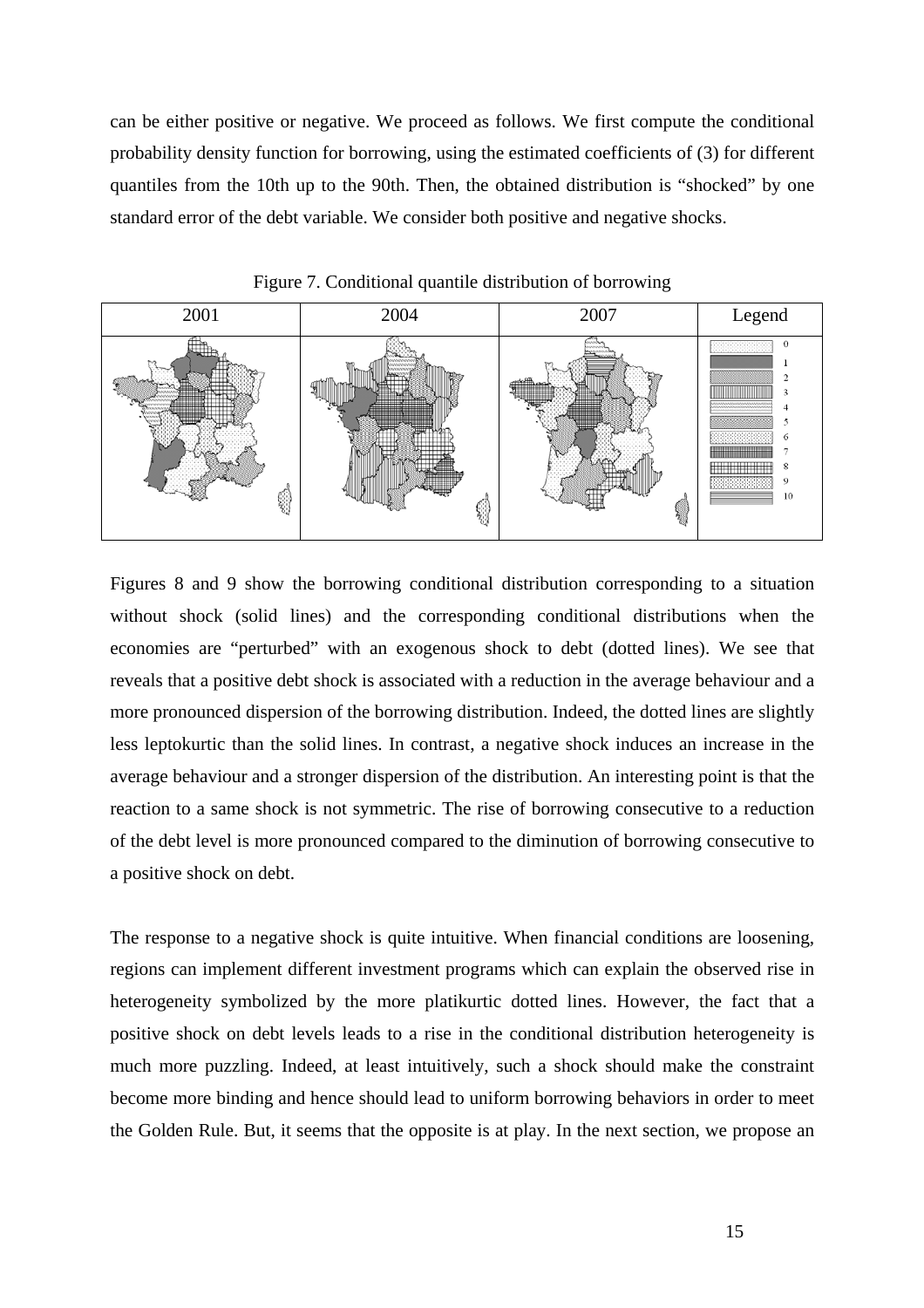<span id="page-17-0"></span>explanation to this puzzle by considering different ways in which regions deal with the Golden rule.



Figure 8. Borrowing conditional distribution (positive and negative debt shock)

### **4. How do regions deal with the Golden rule?**

To answer this question one must have in mind that there are several interpretations of "a rule".

Some rules do not have binding effects (the so-called "soft laws" in the literature<sup>10</sup>), while other are very stringent ("hard laws"). The opposition between soft and hard law refers to the debates on the benefits of flexibility against certainty. This opposition is at the heart [of](#page-17-0) a lot of works in the field of law and economics. The main benefits of legal certainty are traditionally justified by arguments that are in line with the findings of the neo-institutionalist school and developments of the theory of incomplete contracts. The implementation of secure and easily predictable systems encourages economic performance and long-term investments (Acemoglu et al. (2001, 2002), North and Weingast (1989), Rodrik and Subramian (2003)). Other works emphasize the benefits of flexibility since it enables economic agents to adapt themselves more quickly to a rapidly changing world (Berglof and Rosenthal (2003), Deffains and Guigou (2002), Lamoreaux and Rosenthal (2005), La Porta et al. (1997), Roe (2003)).

<sup>&</sup>lt;sup>10</sup> See Greif, Milgrom and Weingast (1994), Greif (1998), Senden (2004),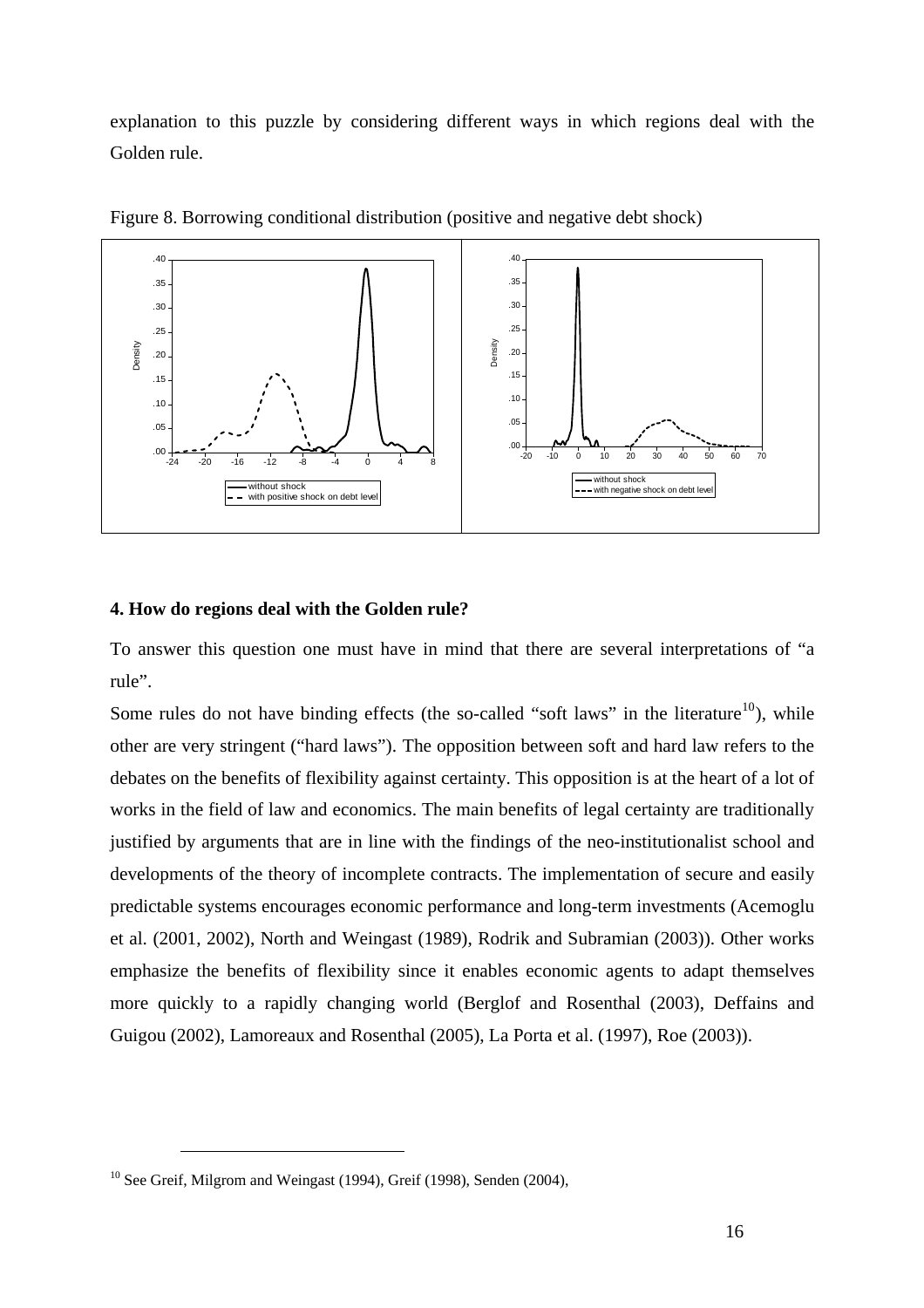In public finance, several factors leading the local authorities to interpret a rule as a soft rule have been identified.

The first factor is the size of local government. Wildasin (1997) uses a model in which the production of local public goods creates positive externalities, a positive correlation between the size of local government and the amount of the bail-out. A possible interpretation of this relationship involves the "too big to fail" argument. Local governments implement policies that bind the central government. This result is however challenged by Crivelli and Staal (2006) who use a model centred on economies of scale in the local public goods provision. The validation of the "too big to fail" argument therefore depends on the modelling framework used.

Another factor yielding local authorities to favour soft budget constraints is the possible conflicts caused by the management of the tax base. Goodspeed (2002) stresses that transfers from the federal level to the regional level generally involve a "common property problem", since the increasing federal tax rate levied to finance the bail-out reduces the opportunity behaviour of the regional government by increasing cost of borrowing. Developing this line of arguments, Breuillé et al. (2007) show that the structure of the tax system has a significant influence on the degree of "softness" of the budget constraint for local governments.

A third factor is the opportunistic behaviour of local governments which seek additional transfers from the federal government (such a behaviour is reinforced if the federal government accepts to make these transfers ex post). In Europe many examples of such failures have been identified. For example, in the early 1990s, the poorest regions of southern Italy have experienced very large deficits in their health care system and have asked for the federal government assistance through transfers (Von Hagen et al. (2000)). In Sweden, the central government has had to assist municipalities in financial distress during the period 1974-1992 (Dalhberg-Lidbom and Petterson ( 2003)). In 1992, the German region of Bremen and Saarland were refunded by the federal government because they were unable to cope with excessive debt and the increase in the share of interest expenses in their budget (Rodden, 2003).

Thus the question of the automaticity of a financial rescue from the central government is central to understand why some French regions do not interpret the Golden rule as a hard rule and why, heterogeneous borrowing behaviours can be observed when regions face a positive debt shock (for instance a deterioration of the financing conditions as was the case during the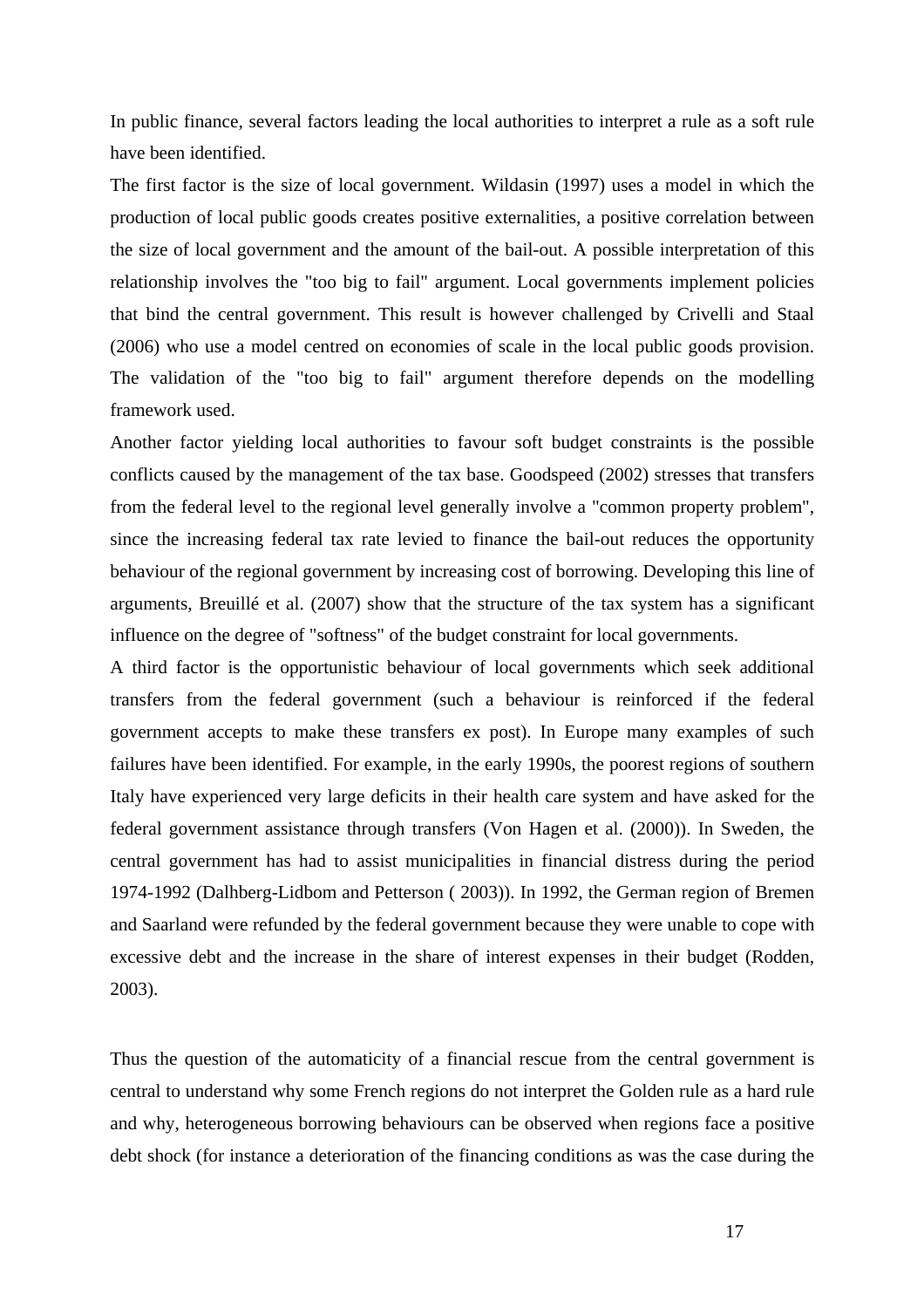<span id="page-19-0"></span>2008 financial crisis). In other words, we propose to explain the observed heterogeneity in borrowing behaviours by discussing the links between the golden rule and the soft budget constraint. We can assume that regions aim at producing an optimal public investment level. Their problem is therefore to obtain a proper financing to invest. The way they make their decisions can be summarized by the following four situations (see Table 3).

- If the financing conditions are easy, the Golden rule is not binding because regions have no difficulty to abide by the rule thanks to borrowing. One can then consider two hypothetical cases to deal with our problem.
	- − 1/ The first one is a case where the regions do not meet the Golden rule and where the central government intervenes. This intervention corresponds in fact to a local bankruptcy. Regions act under the control of the "préfet" which is the head of the central government administration at the regional level through the *Chambres Régionales et Territoriales des Comptes*<sup>11</sup>. Such developments never occurred at the regional level so far but there are some examples at the municipality level in France (bankruptcy of the c[ity](#page-19-0) of Angoulême).
	- 2/ The second one is a case where regions consider that the central government will not intervene (soft law status of the soft budget constraint). Then, the only way to avoid bankruptcy is to find other revenues. For instance, the city of Berlin in Germany had to get rid of some of its lands to achieve it.
- If the financing conditions are tightening, two different cases can occur.
	- − 3/ If the local administrations believe that central government's financial rescue is automatic, then the Golden Rule will no longer be binding. This scenario could describe a too big to fail behaviour.

 $11$  For more information about the procedures see Bouvier, 2008.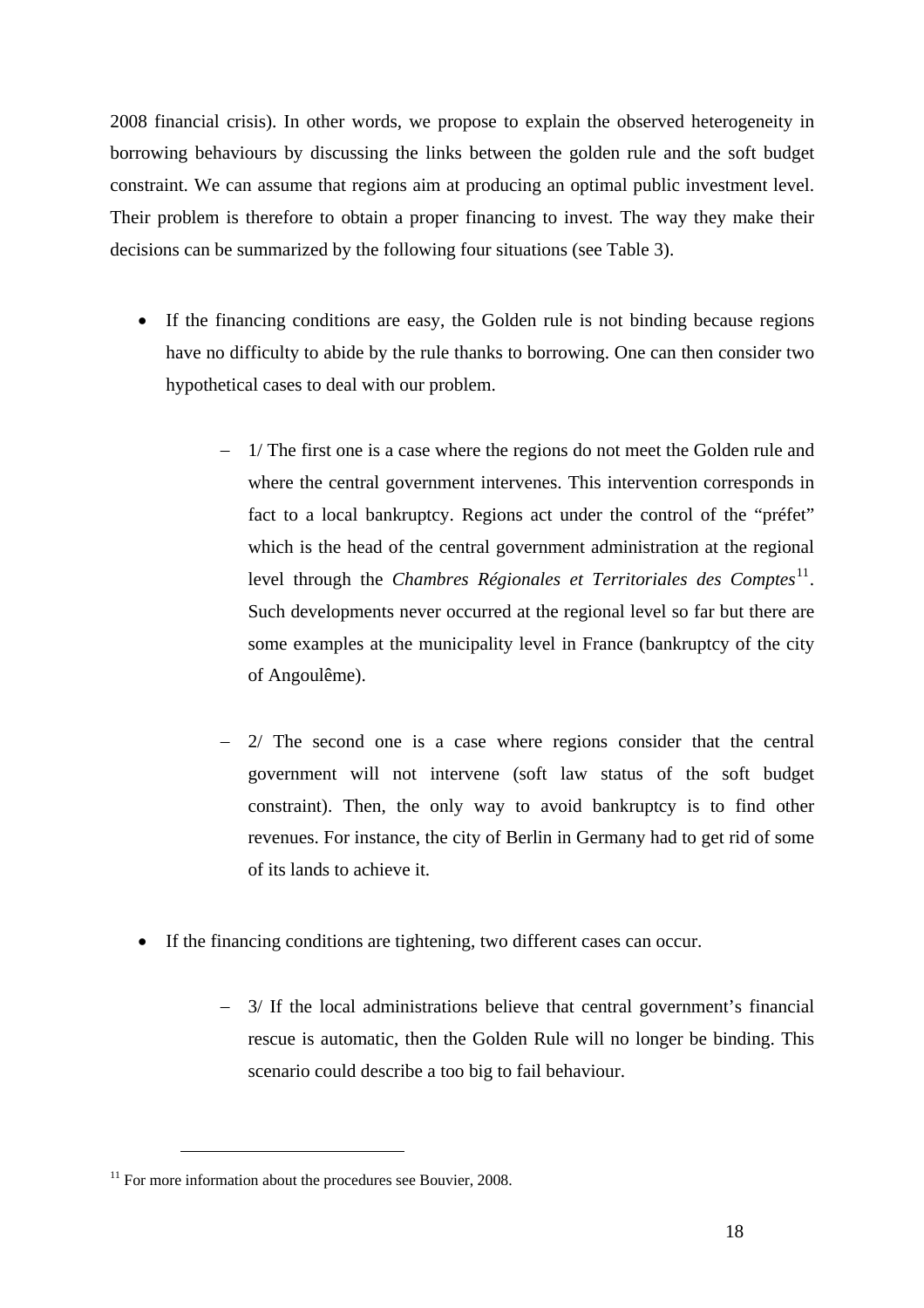<span id="page-20-0"></span>− 4/ If, conversely, the local administrations believe that central government intervention may not take place, then they are unable to achieve the required level of investment. The Golden Rule is binding and becomes the adjustment variable to balance the budget is investment that must be reduced compared to the optimal level.

To summarize, if the soft budget constraint is interpreted as a hard law (the central government financial rescue is automatic), then regions should not encounter obstacles to increase their investment. However, these investments involve a higher risk of default<sup>12</sup>. Thus, if rescue plan investments can benefit from being achieved at local level (principle of subsidiarity, minimization of transaction costs), financial transfers to the local level can h[ide](#page-20-0) problems related to public debt sustainability. In the case of a "hard" budget constraint, the risk of default depends ultimately on the central state which may decide not to transfer the implementation of rescue plans at the local level without counterparts.

If the budget constraint is a soft law (the central government financial rescue is not automatic), then the risk is that the regions be unable to finance investment and thus do not implement it because of insufficient funds.

Hence, the latter case could explain why such heterogeneity is observed. If Regions consider that a financial rescue from the central government, through a raise of transfers for instance, is automatic in case of financial difficulties, then the Golden rule is no longer economically constraining. At present time, in order to face the commitments taken in the recovery plans, French local governments have raised local taxation by 6% on average. If this rise of local taxation will prove in the end to be insufficient to cover the new expenditures then we could face the situation that we have just discussed. What we predict is that the heterogeneity of local borrowing behaviours will increase.

 $12$  It should be noted that the golden rule does not ensure compliance with the Maastricht criteria. Indeed, at least theoretically, the local governments can issue debt infinitely as long as they find appropriate financing. The Golden Rule only requires investment section to be balanced. Regions can issue debt which represents more than 60 % of regional GDP. In practice, regions indebtedness amounts for 65% of current revenue in 2007.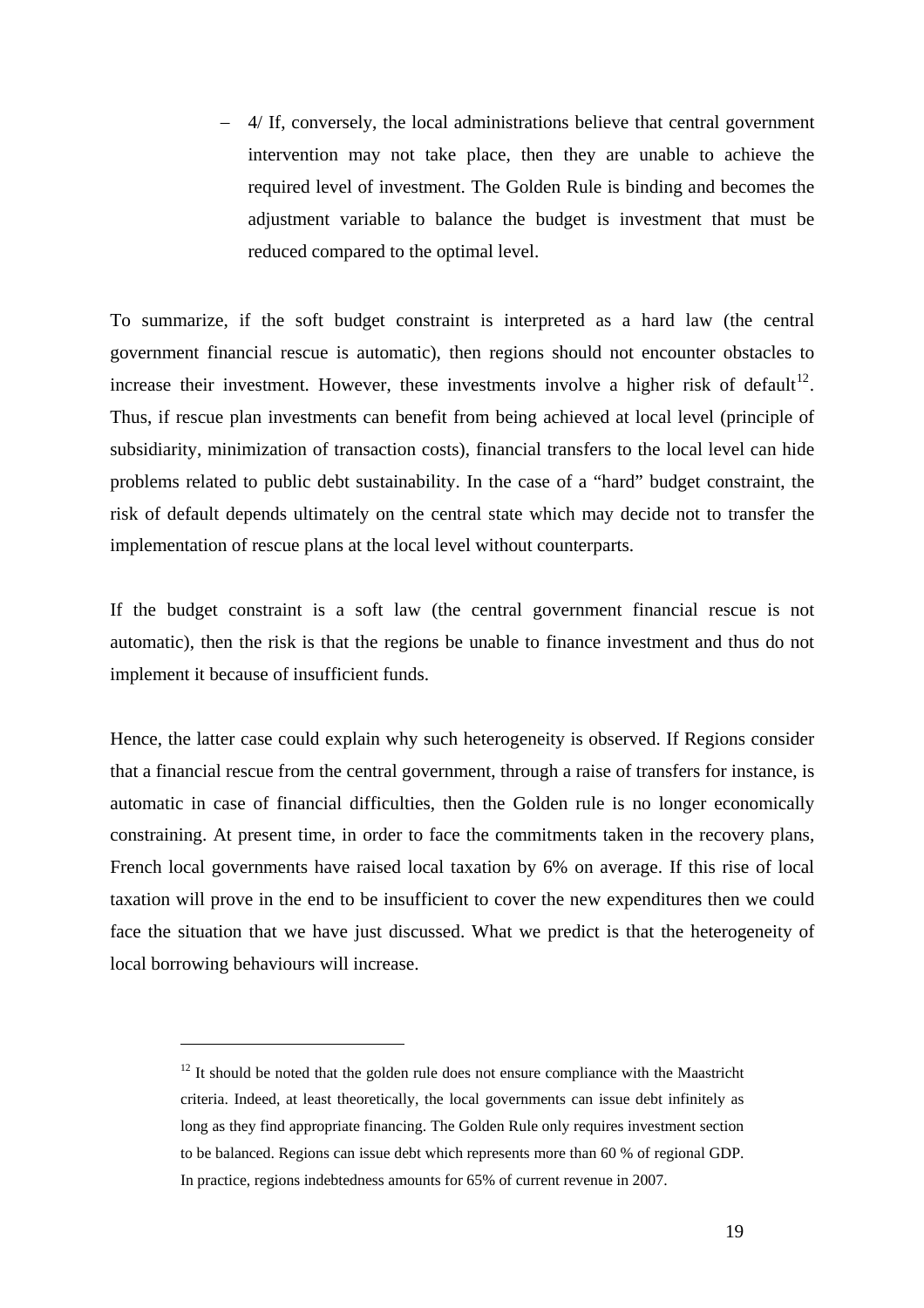# Table3. Financing conditions and soft budget constraint

|                             |       | <b>Soft Budget Constraint</b>                                                    |                                                                                          |  |
|-----------------------------|-------|----------------------------------------------------------------------------------|------------------------------------------------------------------------------------------|--|
|                             |       | Hard                                                                             | Soft                                                                                     |  |
|                             |       | Law                                                                              | Law                                                                                      |  |
| <b>Financing Conditions</b> | Easy  | <b>Non constraining Golden</b><br>Rule $(1)$<br>Quasi bankruptcy of<br>Angoulême | Non constraining<br><b>Golden Rule</b> (2)<br>Berlin's bankruptcy                        |  |
|                             | Tight | <b>Non constraining Golden</b><br>Rule $(3)$<br>Too Big to Fail                  | <b>Constraining Golden</b><br><b>Rule</b> $(4)$<br>Adjustment Variable $=$<br>Investment |  |

# **5. Conclusion**

The French stimulus package adopted at the end of 2008 yielded French regions to boost local public investment. If the crisis results in a tightening of financial conditions, the capacity of regions to meet their commitments could be jeopardized.

To deal with this issue, we first conduct a quantile regression analysis that reveals that the impact of indebtedness on borrowing is steeper for the high-borrowing regions. Consequently, though all regions adopt a debt management policy to contain debt growth, they exhibit heterogeneous behaviours that reflect differences in terms of investment policies and more generally in terms of supply of public goods.

We consider how a shock on the debt level may alter the conditional distribution of borrowing in regions. We found that both a positive and a negative shock lead to increase this heterogeneity. While the latter is rather intuitive, the former is quite puzzling. Indeed, the socalled Golden rule, by requiring budget to be voted on balance, should lead to an uniformization of borrowing behaviour.

We propose an explanation to this phenomenon by linking the Golden rule framework to the law and economics debate between hard law and soft law. Our analysis suggests that, up to now, the Golden rule has not constituted an economic constraint. With a tightening of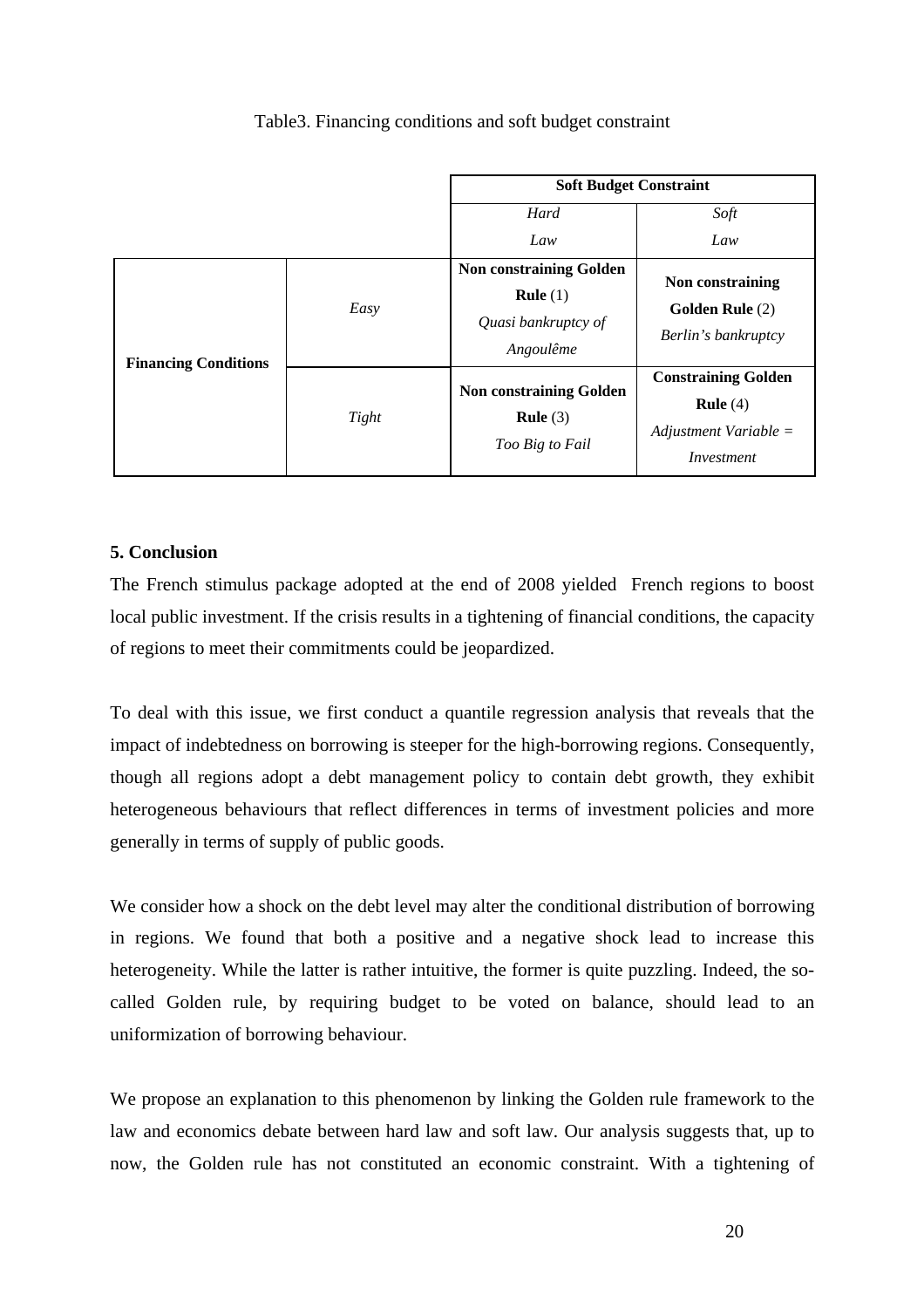financing condition, this situation could change and French regions could be confronted to a trade-off between investment reduction and non-compliance with the Golden rule. The latter could be detrimental to the implementation of the French recovery plan, the former to local public finance sustainability.

# **References**

- Acemoglu D., Johnson S., Robinson J. (2001), « The Colonial Origins of Comparative Development : An Empirical Investigation », *American Economic Review,* **91 (5)***,* 1369-1401.
- Acemoglu D., Johnson S., Robinson J. (2002), « Reversal of Fortune: Geography and Institutions in the Making of the Modern World Income Distribution », *Quarterly Journal of Economics,*  **117***,* 1231-1294.
- Blöchliger H., King D. (2006), "Fiscal Autonomy of Sub-Central Governments", *OECD Working Paper,* No 2006/2.
- Bouvier M. (2008), *Les finances locales*, L.G.D.J., Paris.
- Breuillé M-L., Madiès T., Taugourdeau E. (2007), "Funding Source and Soft Budget Constraint", *EconomiX Working Paper*, No 2007-12
- Buettner T. (2003), "Tax Base Effects and Fiscal Externalities of Local Capital Taxation: Evidence from a Panel of German Jurisdictions", *Journal of Urban Economics*, **54**, 110-128.
- Buettner T. (2007), "Equalization Transfers and Dynamic Fiscal Adjustment: Results for German Municipalities and a US-German Comparison", *IFIR Working Paper*, No 2007-07
- Buettner T., Widlasin D. (2006), "The dynamics of municipal fiscal adjustment", *Journal of Public Economics*, **90**, 1115-1132.

Crivelli E., Staal K. (2006), "Size and Soft Budget Constraints", *GESY Working Paper*, No 172.

- Dahlberg M., Petterson-Lidbom P. (2003), "An empirical Approach for Evaluating Soft Budget Constraints", *Working Paper Uppssala University*, 28
- Deffains B., Guigou J-D. (2002), « Droit, systèmes financiers et gouvernement d'entreprises », in n° spécial « Droit et Economie », *Revue d'Economie Politique*, **112 (6)**, 791-821.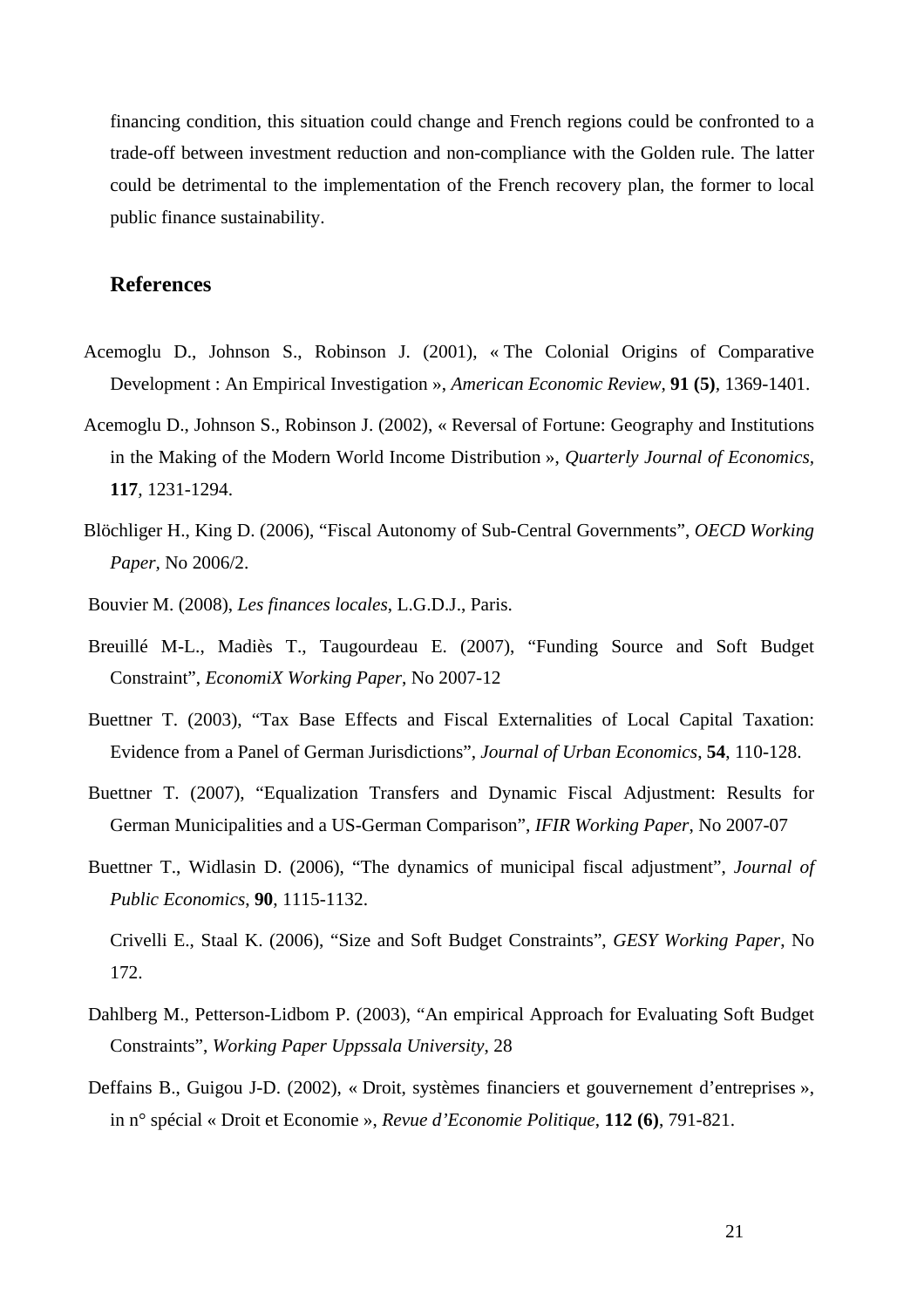- Devereux M.P., Lockwood B., Redoano M. (2007), "Horizontal and Vertical Indirect Tax Competition: Theory and some Evidence from the USA," *Journal of Public Economics*, **31**, 451-479.
- Gilbert G., Guengant A. (2001), « Le risque institutionnel dans l'évolution des finances locales », *Economie Publique*, **8**, 27-40.
- Gilbert G., Guengant A. (2004), *Effets péréquateurs des concours de l'Etat aux collectivités locales*, Commissariat Général du Plan, Paris.
- Goodspeed T. (2002), "Bailouts in a Federation", *International Tax and Public Finance*, **9**, 409- 421.
- Greif A., Milgrom P., Weingast B. (1994), "Coordination, Commitment and Enforcement: The Case of the Mercahnt Gild", *The Journal of Political Economy*, **102 (4)**, 745-776.
- Greif A. (1998), "Informal Contract Enforcement Institutions: Lessons from Late Medieval Trade", *The New Palgrave Dictionary of Economics and the Law*, Newman London: Macmillan Press.
- Hoorens D., Peretti M-P. (2001), *Les collectivités locales et l'investissement*, L.G.D.J., Paris.
- Hoorens D., Chevallier C. (2006), *L'enjeu économique de l'investissement public et de son financement. La spécificité du secteur local*, L.G.D.J., Paris.
- Lamoreaux N., Rosenthal J-L. (2005), « Legal regime and contractual flexibility: a comparison of business organizational choices in France and the United States during the era of industrialization », *American Law and Economic Review*, **7**, 28-61.
- La Porta R., Lopez-de-Silanes F., Shleifer A., Vishny R. (1997), « Legal Determinants of External Finance », *Journal of Finance,* **52***,* 1131-1150.
- Matiès T., Rocaboy Y. (2005), « Externalités fiscales horizontales et verticales: où en est la théorie du fédéralisme financier? », *Revue d'Economie Politique*, **115(1),** 17-63**.**

Meloch J.P., Vaillancourt F., Yilmaz S. (2004), "Decentralization or Fiscal Autonomy? What does really matter?" *Policy Research Paper World Bank*, 3254.

Mintz J., Smart M. (2004), "Income Shifting, Investment and Tax Competition: Theory and Evidence from Provincial Taxation in Canada" ; *Journal of Public Economics*, **88**, 1149- 1168.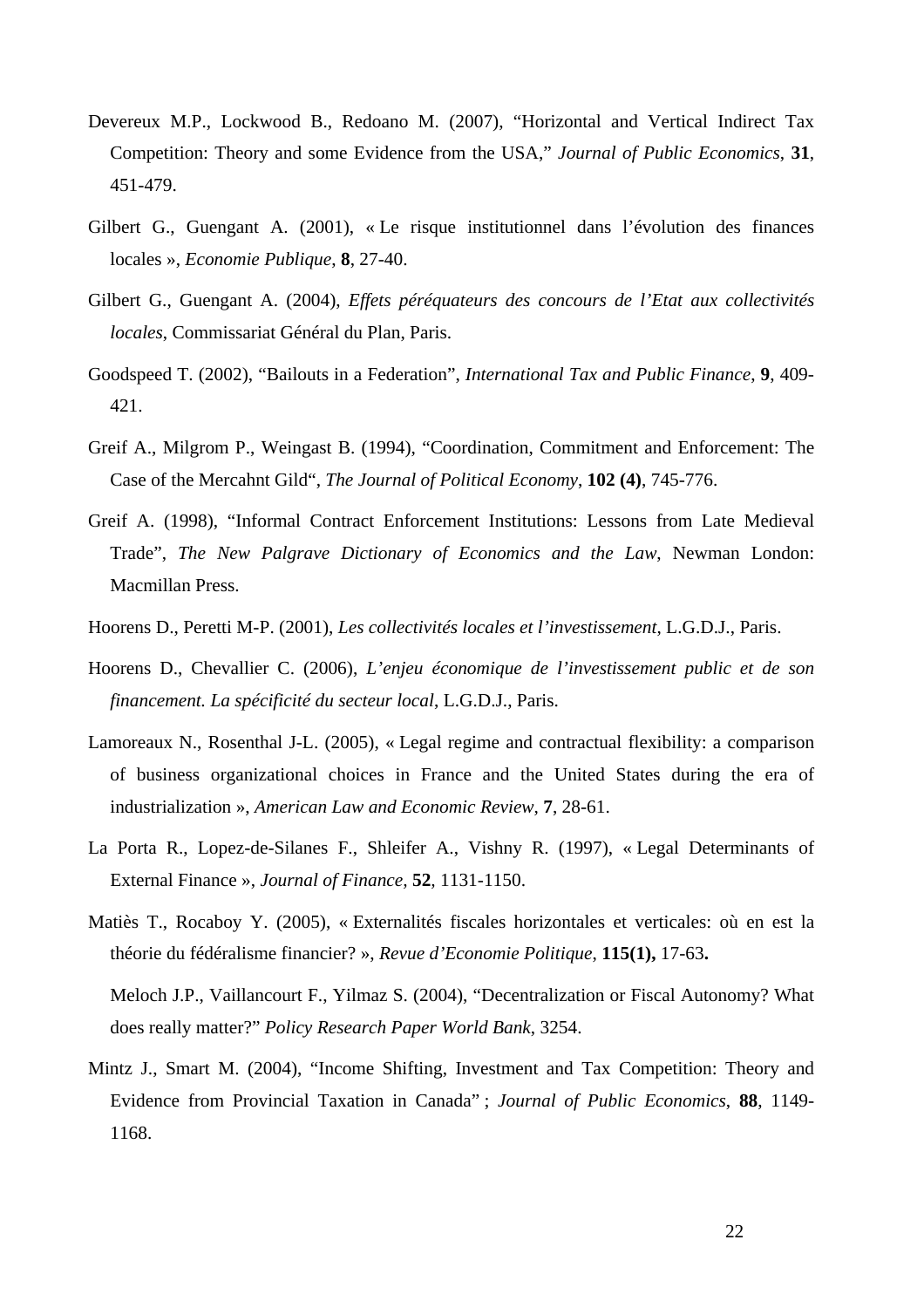- North D., Weingast B. (1989), "Constitutions and Commitment: Evolution of Institutions Governing Public Choice", *Journal of Economic History,* **49***,* 803-832.
- Revue Française de Finances Publiques (2006), "Les nouveaux instruments financiers et de gestion des collectivités territoriales", **95**, L.G.D.J, Paris.
- Rodrik D., Subramanian A. (2003), 'The primacy of institutions', *Finance and Development*, **40**, 31-34.
- Rodden J. (2003), "Soft Budget Constraints and German Federalism", in Rodden J. (ed), *Fiscal Decentralization and the Challenge of Hard Budget Constraints*, MIT Press, Cambridge.
- Roe M. (2003), *Political Determinants of Corporate Governance*, Oxford Universtiy Press, New York.
- Rosenthal H., Berglof E. (2003), "The Political Origin of Finance: The Case of Federal Bankruptcy Law in the United States", *Weatherhead Center Conference Paper*, Harvard.
- Senden L. (2004), *Soft Law in European Community Law*, Hart Publishing, Oxford.
- Sutherland D., Price R., Joumard I. (2005), "Fiscal Rules for Sub-Central Governments: Design and Impact", *OECD Working Paper*, 465.
- Von Hagen J., Bordignon M., Dahlberg M., Grewal B., Petterson P., Seitz H., (2000), "Subnational Governments Bailouts in OECD Countries: Four Cases Studies", *Research Network Working Paper Inter-American Development Bank*, R-399.
- Wildasin D. (1997), "Externalities and bailouts: hard and soft budget constraints in intergovernmental fiscal relations", *Policy Research Paper World Bank*, No 1843.
- Wilson J.D. (1999), "Theories of Tax Competition", *National Tax Journal*, **52**, 268-304.